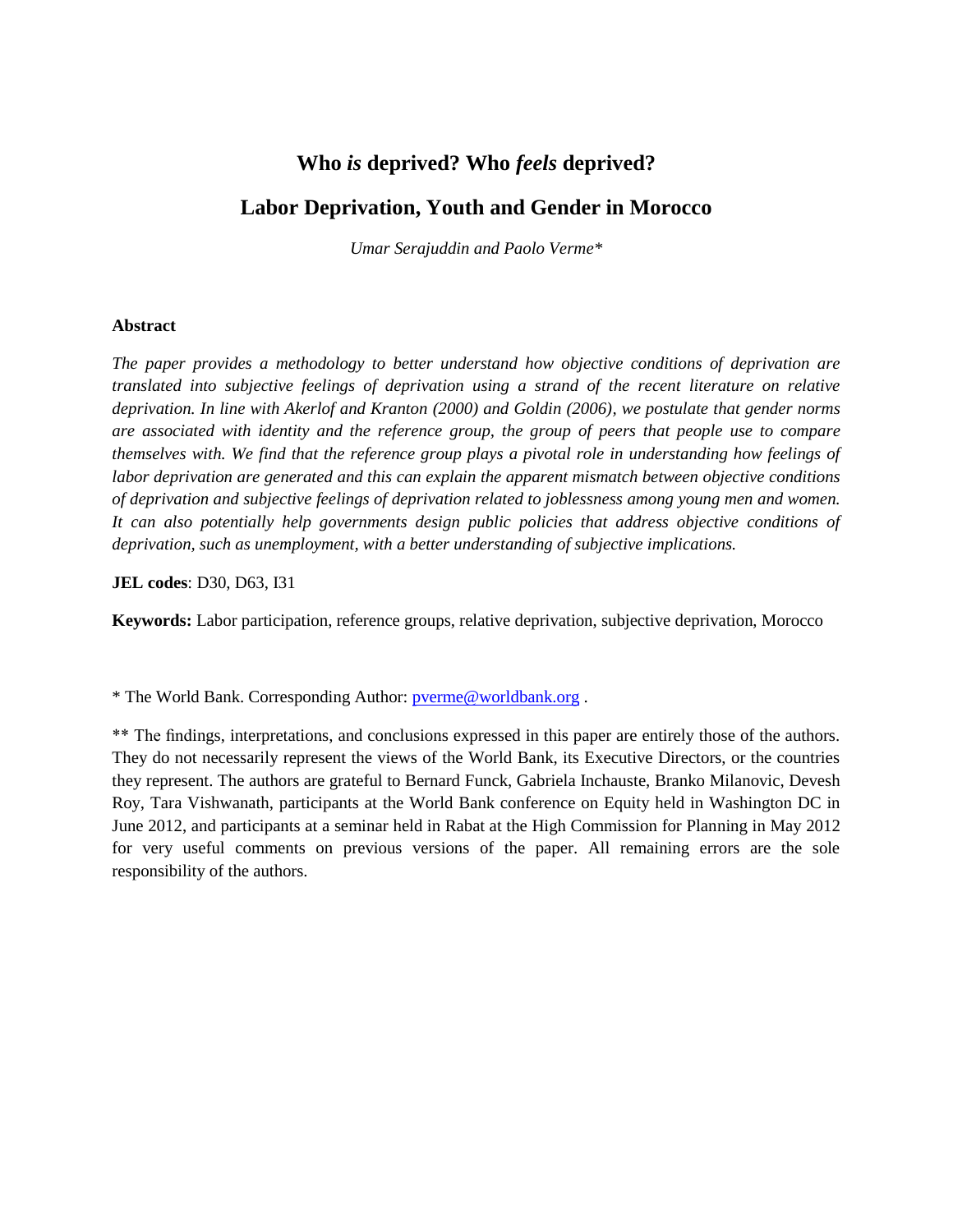#### **1. Introduction**

Very few people could have predicted the Arab spring and the revolutions that are still unfolding in the Arab world. But for those who travelled through Arab countries in recent years the sense of malaise felt by the general public, in particular the youth, was evident and visible in phenomena such as the emigration of the skilled and the unskilled - explained by the lack of work opportunities at home - and the degree of marginalization from economic activities of the youth who did not emigrate abroad, especially young women. In spite of improved economic conditions and growth, the Arab populace enjoyed little gains in employment or labor force participation. The labor force participation of women in the Middle-East and North-Africa region is the lowest across all the regions of the world. In some countries as many as half of the youth aged 15 to 29 are out of school and out of work.

Participating in the labor market is important to people beyond the economic rewards that they may derive from employment. It provides a sense of purpose and the feeling of contributing to society that has a meaning in itself. Conversely, lack of employment can provide a sense of emptiness and exclusion that can lead to anxiety and depression. The social psychology and labor economics literature largely agree on this point and it is not surprising that employment features among the top policy priorities of any government (see, e.g., Clark and Oswald 1994).

Yet, individuals are not identical in how they may perceive a condition of joblessness and it is not uncommon to see very large differences in attitudes towards employment across social groups. For example, urban residents are typically louder in voicing their labor market complaints than rural residents despite the lower living conditions in rural areas, and in many societies labor market expectations across genders are different, resulting in different emotional attitudes towards employment. How can we reconcile the objective status of labor deprivation with subjective feelings of labor deprivation across social groups?

This paper uses the concept of relative deprivation to better understand how objective conditions of labor deprivation can be transformed into subjective feelings of labor deprivation for different social groups. We focus on youth and gender using a unique household and youth survey administered in Morocco in 2010 and we propose a new measure of relative labor deprivation that takes into account both objective and subjective aspects of deprivation.

The concept of relative deprivation is not new. Both Adam Smith in the Wealth of Nations (1776) and Karl Marx in Wage, Labor and Capital (1847) delved extensively into the idea that people compare themselves with their peers and neighbors rather than with the whole society. In the last century, Stouffer et al. (1949) and Runciman (1966) contributed to formalize the concept of relative deprivation by introducing the notion of reference groups and by discussing the importance of the reference group in generating feelings of deprivation. Economics has approached the question of relative deprivation and reference groups in more recent times with the introduction of the first quantitative measure of relative deprivation developed by Yitzhaki in 1979, and today there are a range of measures of relative deprivation that can be readily used for analyses (Hey and Lambert, 1980, Bossert and D"Ambrosio, 2006, Chakravarty et al. 2005, Chakravarty, 2007). In particular, recent research has shown how quantitative measures of relative deprivation can be adapted to incorporate self-selection mechanisms of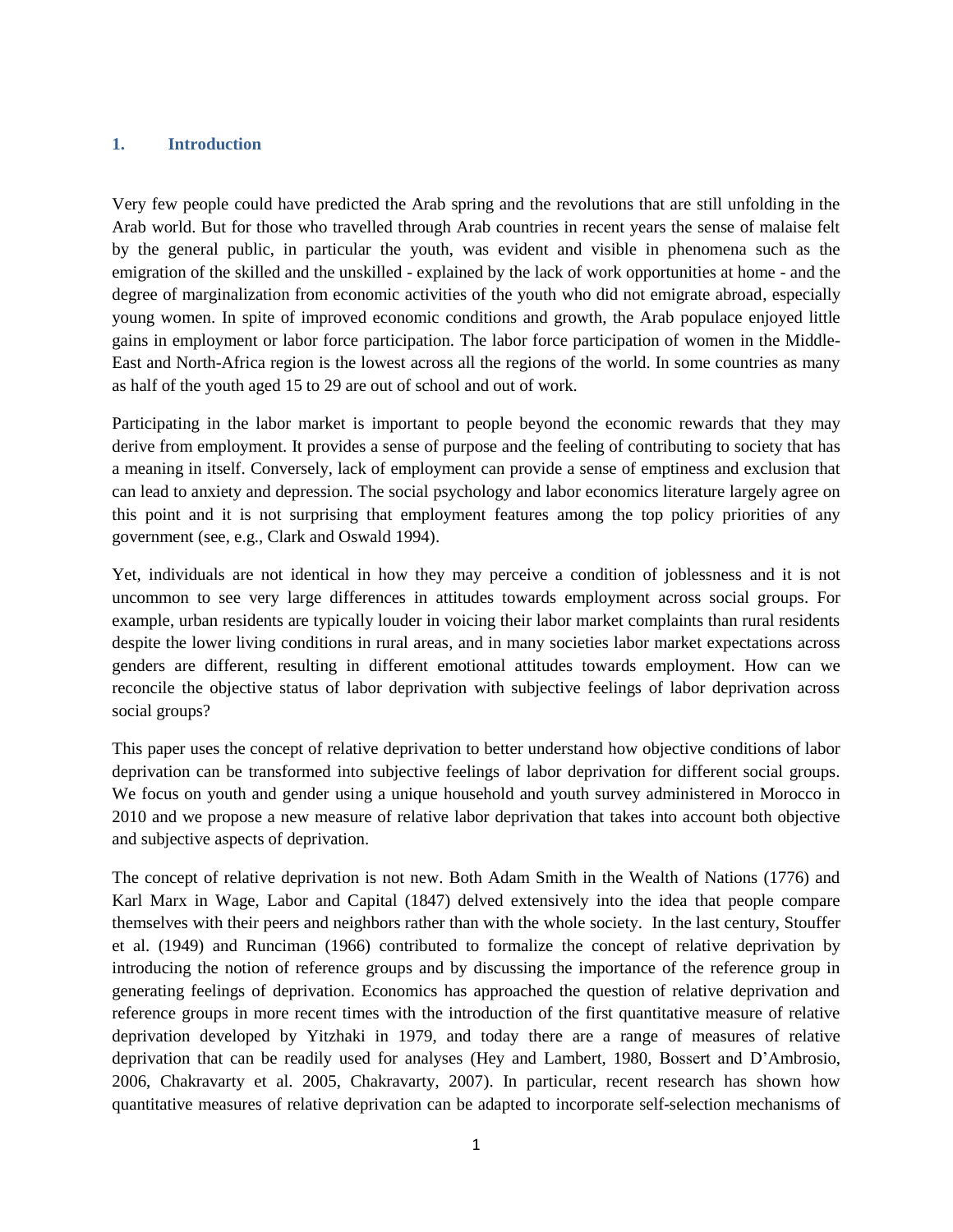the reference groups (Verme and Izem, 2008, Silber and Verme, 2012), an issue particularly relevant if we want to better understand how feelings of deprivation can be generated among marginalized groups in society.

The reference group is one of the key elements in understanding individual identity and self-assessment. In their seminal paper on economics and identity Akerlof and Kranton (2000) show how identity - "a person"s sense of self - can be used to explain human behavior that would otherwise conflict with standard utility theory. As stated by the authors, "*Identity can account for many phenomena that current economics cannot well explain. It can comfortably resolve, for example, why some women oppose ""women"s rights,"" as seen in microcosm when Betty Friedan was ostracized by fellow suburban housewives for writing The Feminine Mystique. Other problems such as ethnic and racial conflict, discrimination, intractable labor disputes, and separatist politics all invite an identity-based analysis."* (p. 715). In this framework, identity is based on social categories, and in turn, social categories can be defined along personal characteristics such as gender, age, wealth, ethnicity, or location. Individuals belong to sets of social categories that delineate their own identity and these categories imply standard 'prescriptions' or behavioral norms. Therefore, identity is defined by the reference group - the group of people that individuals feel they belong to - and the reference group influences the expected behavior.

Akerlof and Kranton (2000) note how important this aspect is in understanding gender differences in labor force participation, the main focus of this paper. If society views women's role as "housewives" and men"s role as "breadwinner", women would be hesitant to join the labor force in greater numbers as that could "evoke anxiety and discomfort in oneself" while males would see female participation in the labor force as a "threat" to their own male identity. To the degree these factors influence women"s participation decisions, they can help to explain why female labor force participation rates remain so low and at the same time why many women may not feel as distressed by this outcome: *"Similarly women"s assumed lower desire for labor force participation (as in Mincer and Polachek {1974}, Bulow and Summers {1986}, and Lazear and Rosen {1990}) can be understood as the result of their identity as homemakers."* (Akerlof and Kranton, 2000, p. 732). Claudia Goldin, a leading authority in female participation rates in the U.S., described the post-1968 growth in female participation in the US as a "revolution" (Goldin,  $2006$ <sup>1</sup> and pinpointed two major factors behind this revolution: "expanded horizons" with women expectations increasing quickly and influencing a shift in educational choices, and "altered identities" with women behaving more independently from their partners. Changes in the reference group are closely intertwined with changes in expectations and identity and these are important factors to consider for the measurement of relative deprivation.

Based on these premises, this paper will draw on a recent literature that explores how the inclusion of the reference group into measures of relative deprivation can help to explain the apparent mismatch between objective statuses of labor deprivation and subjective perceptions of these same statuses. This is an important issue to understand in designing economic policies that aim to integrate women in the labor market. For this purpose we devise a measure of relative labor deprivation following a two-steps model initially suggested by Verme (2010). This method builds on a recent literature that gives more emphasis to the question of the reference group and its role in determining feelings of deprivation. In particular, the

 $\overline{\phantom{a}}$  $1$  See also Goldin (1990).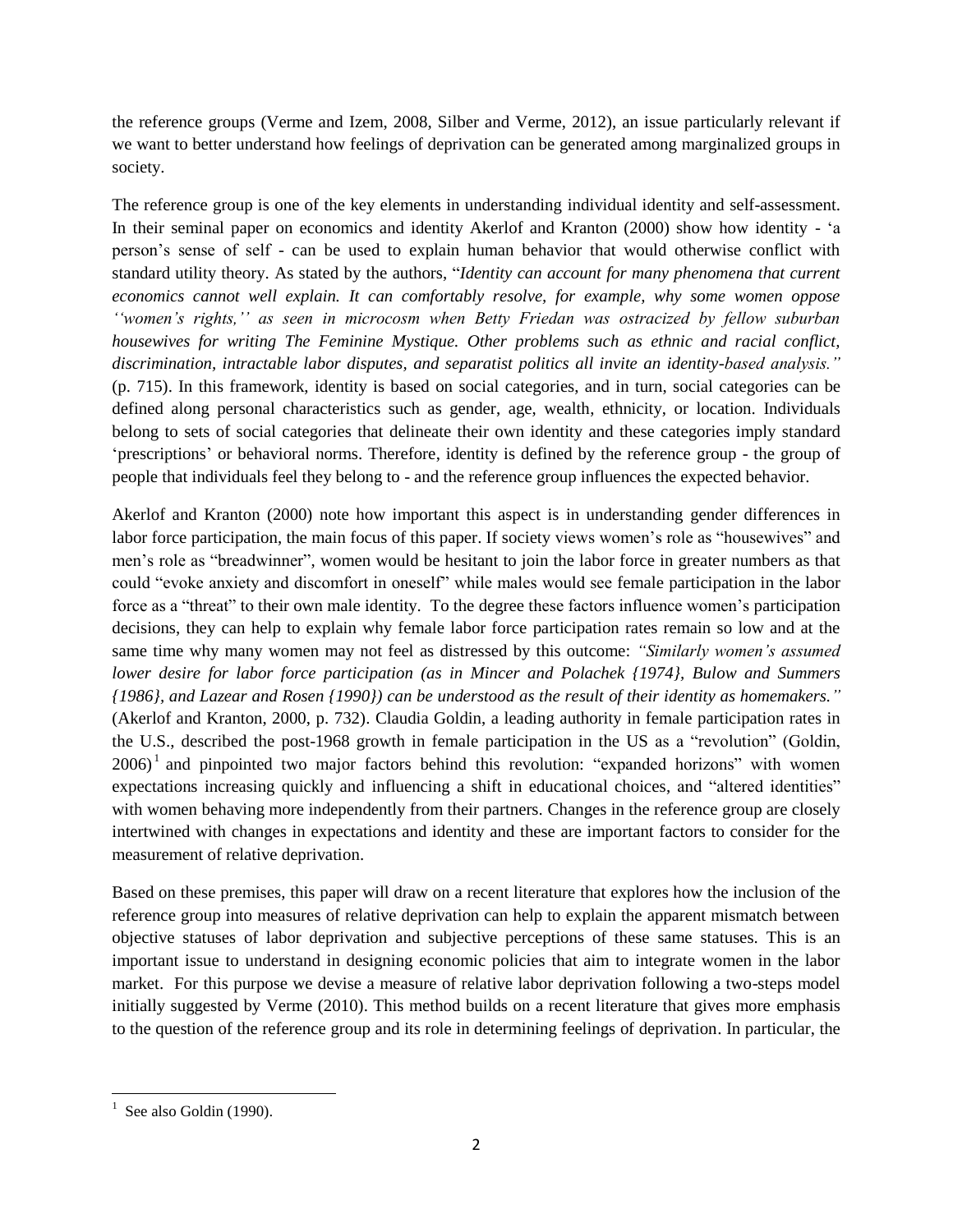methodology allows for integrating a mechanism for the selection of the reference group in measures of relative deprivation and making different assumptions on how individuals select the reference group.

We find that our measure of relative deprivation can provide very different results depending on whether the reference group is gender specific or not. When we assume that women and men compare themselves with both genders, we find women to be more relatively deprived than men, which is what measures of objective deprivation (such as unemployment or labor force participation) would suggest. If, instead, women and men limit their own reference group to their own gender, we find that men are more relatively deprived than women. This last result conforms to the general observation that women tend to complain less than men about their labor market status despite higher objective deprivation levels. This result is also strongly supported by recent evidence from a qualitative study in Morocco (World Bank 2012) that found both genders arguing that men suffer much more than women from labor deprivation.

Furthermore, we find our measure of relative labor deprivation to be strongly associated with subjective responses to questions about social status and emigration. For example, the satisfaction levels reported by youth regarding their opportunities to improve their social status in the future are inversely related to the paper"s estimated levels of relative labor deprivation. And, for men, relative labor deprivation is positively associated with the wish to emigrate abroad when the reference group is constituted by other men. These findings underline the importance of the reference group in transforming objective conditions of deprivation into subjective feelings of deprivation, they are relevant for other countries in the region and call for further research in this area.

The paper is organized as follows. In section two we provide an overview of youth and gender in the Moroccan labor market. In section three, we present the relative deprivation framework that we intend to apply in the paper, while section four describes the data we use. Section five illustrates the results and section six concludes.

### **2. Youth and gender in the Moroccan labor market**

During the last decade, Morocco enjoyed sustained economic growth with an average annual growth rate of about 5 percent, almost twice its average growth rate during the 1990s. Growth has been associated with positive developments in a wide range of areas. The poverty rate, for example, declined from 16.3 percent in 1999 to 8.9 percent in 2007 (Douidich and Ezzrari, 2010), a rather remarkable achievement in such a short period of time. Substantial gains have been achieved in education, with broad access to basic education and improvements in the number of people receiving higher levels of education. And health indicators such as infant and maternal mortality show consistent positive trends over the past thirty years. As a result, the Human Development Index (HDI) for Morocco increased from 0.507 to 0.582, although the country retains a low rank in the global HDI classification.

Yet, comparable positive trends are not visible in labor market indicators. Recent economic growth has not been sufficient to accommodate the growing working age population. According to the official estimates of the Haut Commissariat au Plan (HCP 2012), in 2010 slightly less than half of the population (49.6 percent of those aged 15 and over) participated in the labor market, which constitutes one of the lowest activity rates in the region. In fact, during the decade following 1999, labor force participation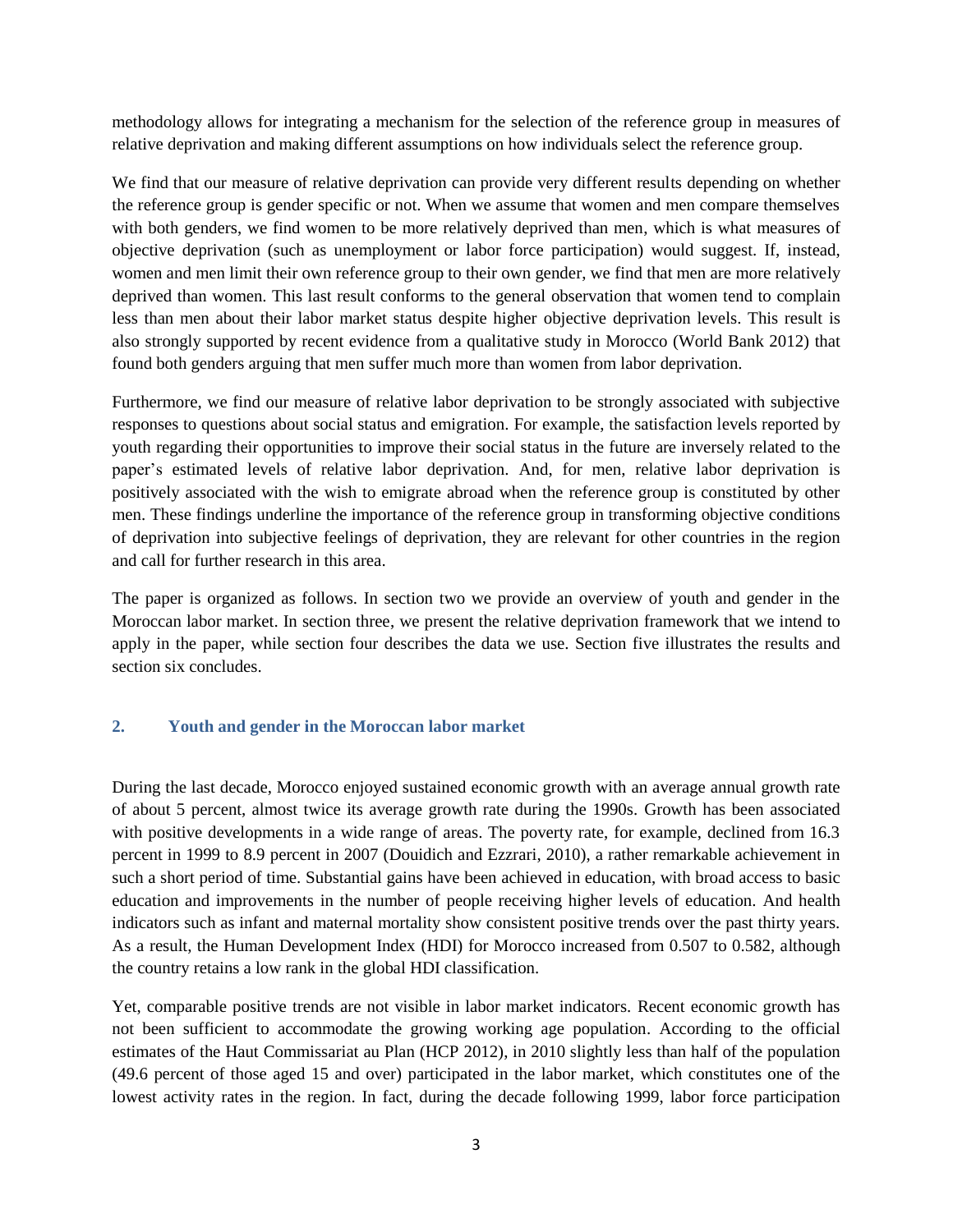rates fell by about 5 percentage points. While inactivity in the labor market is high, unemployment is also high at 9.1 percent, despite a five percentage points decline between 1999 and 2010. In essence, the encouraging gains in unemployment may be mostly explained by the losses in labor force participation with people migrating from the pool of the unemployed to the pool of the economically inactive.

The labor market situation is particularly grim for the youth and women. Young people aged 15 to 29 years represent almost a third of the population, and among the very young (ages 15-24), unemployment is almost three and a half times as high as compared to the labor force as a whole. Among those who are employed, a majority faces exclusion from the formal labor market and many are underemployed. Women – older as well as the young – face particularly strong economic exclusion. The labor force participation rate of women in 2009 was a third of that of men (25.8 percent as compared to 75.3 percent, HCP 2009), one of the lowest female participation rates in the world. These two marginalized groups constitute the majority of the Moroccan population.

The increased exclusion of youth and women during the growth period of the last decade is puzzling and disquieting. It is puzzling because economic growth was expected to pull some of the inactive into the labor force while it didn't. It is disquieting because the 2011 Arab spring in countries such as Tunisia and Egypt has been largely fuelled by young people, men and women alike, and many commentators associated these events with persistent lack of labor market opportunities for the youth.

While improvements in growth and labor demand remain compelling prerequisites for improving labor force participation overall, changes in perceptions and expectations can play an important role in terms of female labor force participation. A recent World Bank (2012) study conducted focus group interviews with young people of diverse backgrounds across Morocco and found that an overwhelming majority of both female and male interviewees believed men to be relatively more disadvantaged than women in the domestic labor market. This can appear somewhat counterintuitive since women participate in far lower numbers than men to the labor market and, among those who do participate in the labor force, unemployment levels among women tend to be higher. However, focus group participants held the view that for men employment was an economic and social imperative, while for women it was more of a choice. Hence, the self-esteem of males was tied more closely to their employment status than that of females. The World Bank (2012) study summarizes focus group participants' viewpoints as follows: "*Young men are thus seen as suffering most from adverse labor market conditions, not because the objective situation is more adverse for them, but rather, because it is much more socially detrimental for men to be excluded from the labor market. Although it may be highly desirable for women to work, it was not a social requirement: a woman without work would still be respectable and able to find satisfaction in life primarily in marriage and children.*" (p.41)

Quantitative data are also indicative of strong gender norms. For example, the time use module in the Morocco Household and Youth Survey (MHYS) 2009-10 suggests that young women on average do far more of the housework than do men. In fact, employed women spend much more time in household chores than non-employed men as shown in Table 1. Akerlof and Kranton (2000) argue that such patterns, seen in wealthier developed countries as well, results not from women"s comparative advantage in home production but rather from the importance of gender identity.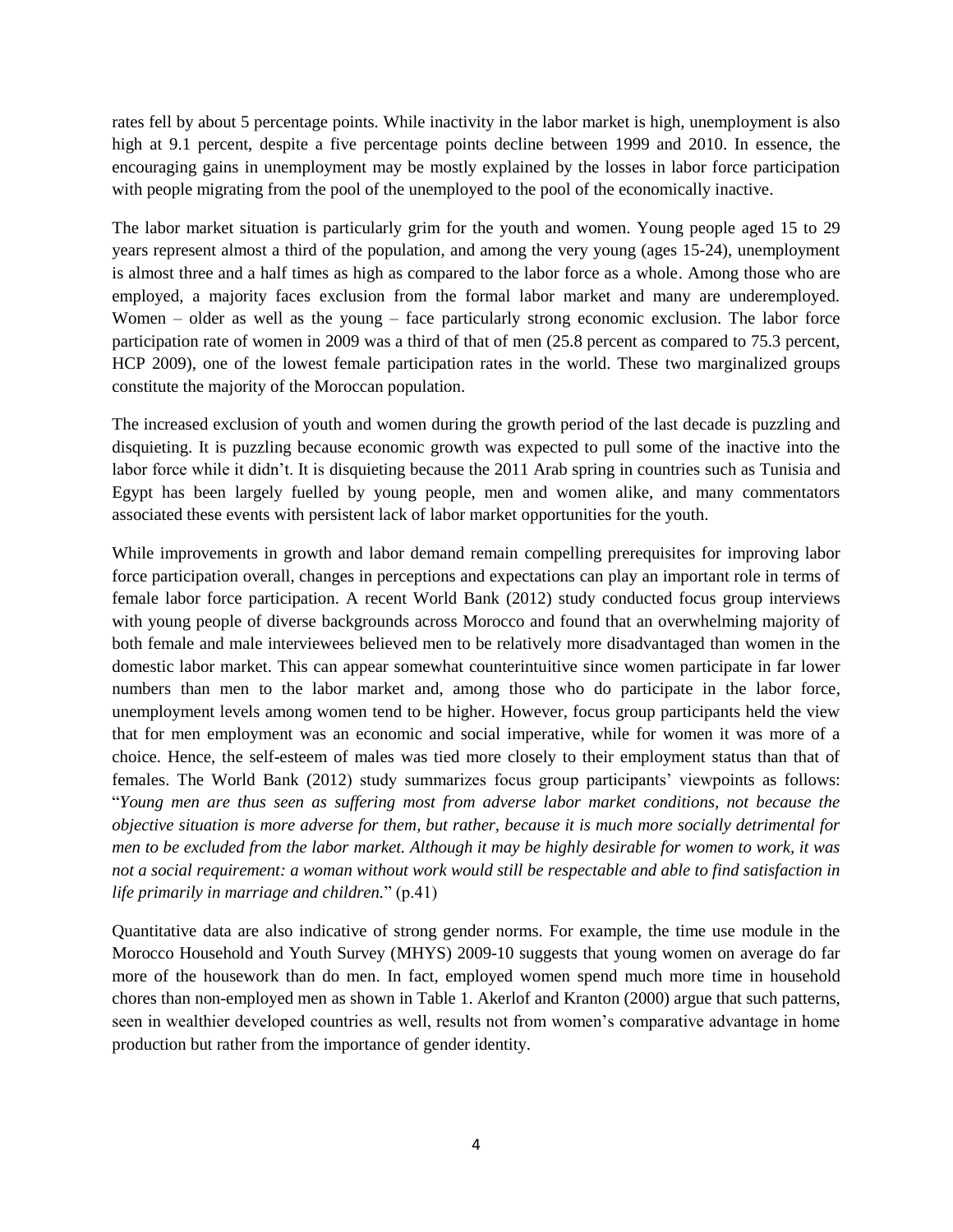#### **[Table 1 here]**

Quantitative evidence from the MHYS further indicates that most young men and women hold the belief ("prescription") that women should perform more household tasks than men, as documented in Table 2. Women presently do more work inside the home and less work outside as compared to men. Interestingly, the "how would you like it to be" scenario is not much different across men and women. Further, while men are open to women working more outside of the house, they also want them to continue their housework routines. Women also reveal that they would like to engage in more of home production than men do, while simultaneously aspiring to work outside the home. These responses reveal strong gender norms related to the labor market participation on the part of both men and women. Such gender norms are not unique to the Arab world and have been documented for other countries, including the U.S. and Europe (Mincer and Polachek 1974, Bulow and Summers 1986, Lazear and Rosen 1990, Akerlof and Kranton 2000).

These findings provide a strong rationale for considering reference groups across gender lines when it comes to evaluating one's relative status in the labor space. If women and men derive their level of deprivation from the comparison within gender rather than between genders, feelings of deprivation would depend on such comparison. This should not be seen as a value judgment but simply as a fact that needs to be taken into account if one wishes to explain sentiments of labor deprivation.

#### **[Table 2 here]**

#### **3. From income inequality to labor deprivation**

In economics, the concepts of inequality and relative deprivation are very close, both conceptually and mathematically. In this section, we show how one can navigate between these two concepts and construct a measure of relative labor deprivation that can effectively be used to better understand feelings of deprivation as opposed to the objective condition of deprivation and gain some useful insights for the design of public policies that target specifically marginalized groups.

Let y be a measure of welfare and i or j denote individuals with  $i, j = 1, 2, ..., n$  and  $n \in N$ . Let also Y be a distribution of welfare values with  $Y = (y_1, y_2, ..., y_n)$  and  $Y \in \mathbb{R}^n$ . Then, one of the possible formulations of the Gini index is

$$
G = \frac{1}{\mu n^2} \sum_{i=1}^{n} \sum_{j>i} (y_j - y_i)
$$
 (1)

with  $\mu = \frac{1}{n}$  $\frac{1}{n}\sum_{i=1}^{n} y_i$  and income sorted in descending order of magnitude. In this particular formulation of the Gini index, inequality is seen as the sum of the sums of the welfare distances between each individual in the population and all richer individuals.

The concept of relative deprivation can be expressed in very similar terms. In his theory of social justice, Runciman (1966) was the first to propose a definition and a methodology to measure relative deprivation defined as a sentiment that emerges from inter-personal comparisons. More specifically, a person who is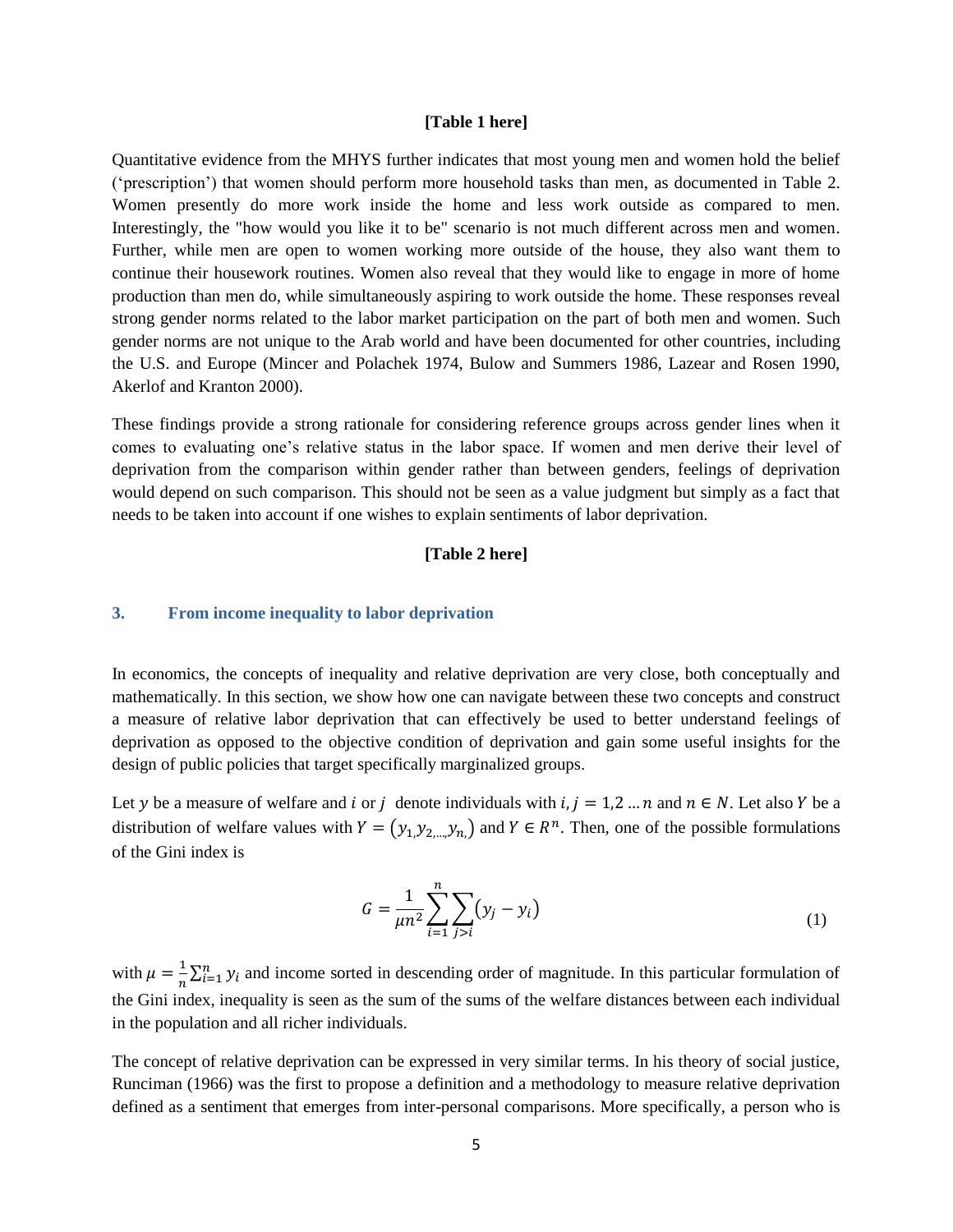relatively deprived is a person who: 1) Does not have X; 2) Sees some other person or persons as having X; 3) Wants X; and 4) Sees it as feasible to have X. Based on this notion, Yitzhaki (1979) proposed to measure individual relative deprivation  $(RD_i)$  by taking the average distances between each individual incomes and the income of all richer individuals so that

$$
RD_i = \frac{1}{n} \sum_{j>i} (y_j - y_i)
$$
 (2)

In this context, the individual feeling of relative deprivation is measured in terms of average welfare distances so that the further the individual"s welfare is from all richer individuals the more deprived this individual will feel. Relative deprivation for a society  $RD$  is then simply the aggregation of the individual relative deprivation scores across the population:

$$
RD = \frac{1}{n^2} \sum_{i=1}^{n} \sum_{j>i} (y_j - y_i)
$$
 (3)

which Yitzhaki (1979) noted as being equal to the absolute Gini index (the Gini multiplied by the mean). This measure is scale variant but it can be easily made scale invariant by dividing it by the mean so that we return to the Gini index formulated in (1). Therefore, if we use the formulation of the Gini index proposed in (1), relative deprivation and the Gini inequality measure are the same, both at the individual and at the societal levels. The difference is simply the interpretation of these measures. Relative deprivation at the individual level has a clear interpretation - being the individual sense of deprivation while individual inequality is a meaningless concept.

The Yitzhaki measure of relative deprivation was the first relative deprivation measure introduced in economics and paved the way for a rich literature that explored various aspects of the concept of relative deprivation as well as various forms of indexes (Hey and Lambert, 1980; Berrebi and Silber, 1985; Chakravarty, 1995 and 1997; Bossert, D"Ambrosio and Peragine, 2007). As in the Yitzhaki seminal paper, this literature considered the entire population or the population of richer individuals as the reference group for individuals. In other words, the underlying assumption is that individuals are able to observe all other individuals in society, compare all these other individuals with themselves and derive from this comparison a sense of relative deprivation.

In recent years, the question of reference group or the question of which other people matter when individuals compare themselves with others has attracted substantial attention. As already noted by Smith, Marx, Stouffer, and Runciman, it is recognized that people cannot observe all other individuals in any given society and that inter-personal comparisons are built around specific reference groups. We tend to compare ourselves with a restricted number of people who belong to the same self-constructed and imaginary group we think we belong to. For example, we may not feel deprived comparing our income with that of Bill Gates but we may feel very deprived if a colleague at work earns marginally more than we do. Therefore, the question of the selection of the reference group is an important one when it comes to measuring relative deprivation (e.g., Clark and Senik 2010).

A more recent literature on relative deprivation has attempted to include mechanisms of self-selection of the reference group into measures of relative deprivation. Verme and Izem (2008), for example, have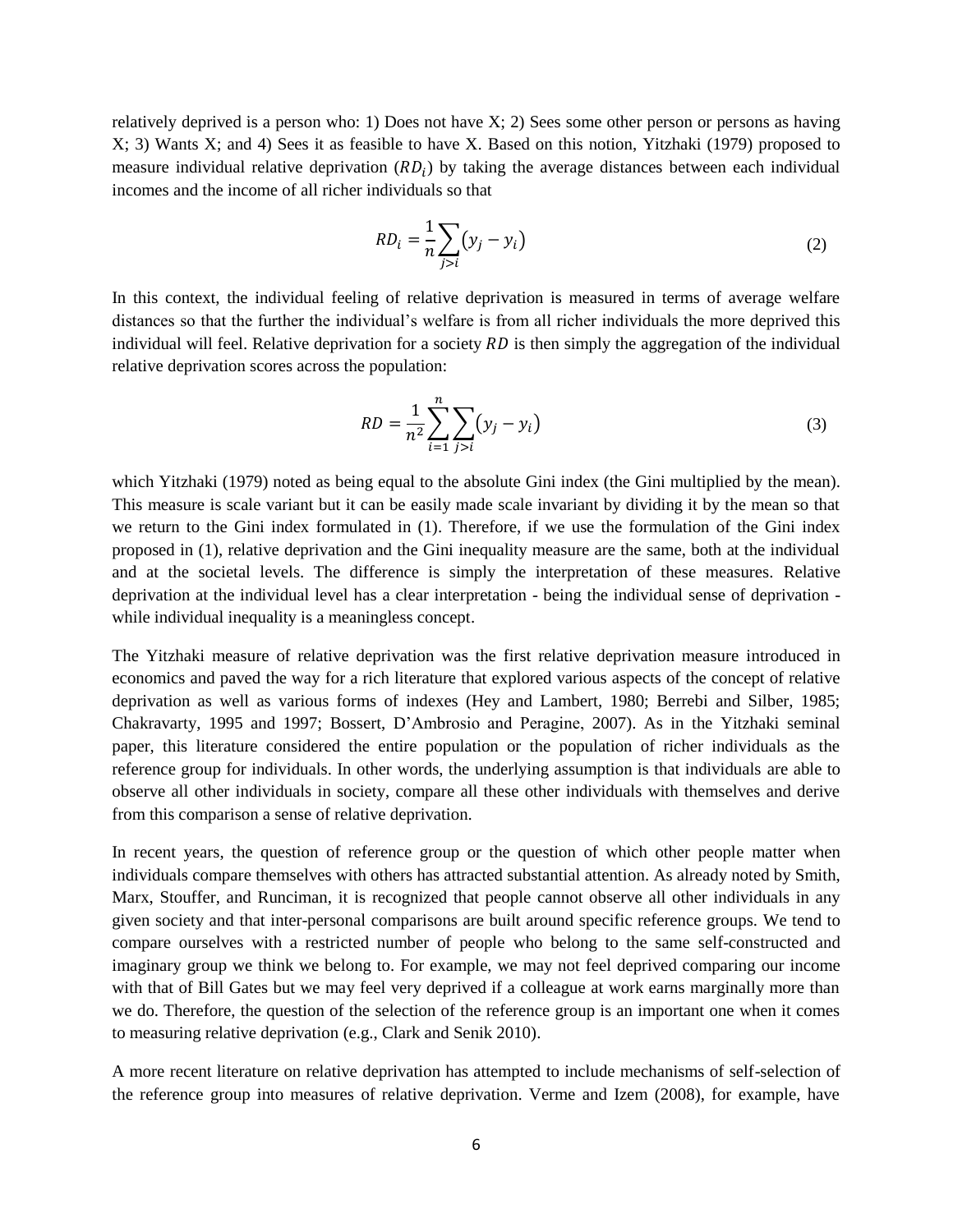argued that people compare themselves with their likes and tend to self-select the reference group on the basis of personal characteristics such as age, gender, education, language or ethnic group. In such framework, relative deprivation can be measured by simply taking the difference between the Yitzhaki measure calculated on incomes and the same measure calculated on expected incomes where expected incomes are estimated based on a set of personal characteristics thought to be used by most people for selecting the reference group.

Similarly, Silber and Verme (2010) have proposed a relative deprivation measure that exploits expected incomes and breaks relative deprivation into two components. The first component is called *structural mobility* and measures the difference between the inequality (Gini index) of the distribution of the actual incomes and that of the expected incomes. The second component is called *exchange mobility* and measures the amount of re-ranking that takes place when one compares the position of the individuals in the distribution of the actual and predicted incomes. Total deprivation in the population is therefore a function of these two elements. The concept of relative deprivation is no longer a measure of welfare distances between different people but becomes a measure of distances between one"s own income status and the income status that one would expect given one"s own personal characteristics.

This last concept of relative deprivation has recently been extended to the labor market by Verme (2010). Joblessness or lack of labor, can naturally be seen as a condition of labor deprivation. However, the joblessness status cannot automatically be considered as a measure of the "feeling" of labor deprivation for at least two reasons. First, joblessness can be a consequence of different situations. A person could be jobless by choice (technically belonging to the economically inactive), because of lack of the necessary skills (labor market mismatch) or because of other causes such as discrimination. Each of these situations would potentially imply different degrees of feelings of deprivation and a measure that aims at capturing individual deprivation should be able to discriminate between these different conditions. And second, measuring relative deprivation implies quantifying feelings of deprivation for each individual and joblessness or unemployment status is a binary 0-1 variable that cannot serve this purpose.

These two issues can be overcome by following the two-steps approach proposed by Verme (2010) in the labor space. Expected joblessness or expected unemployment is first estimated with a probit or logit model based on a number of personal characteristics believed to be used by people for inter-personal comparisons. The labor status predicted in this way is then considered as a measure of the labor status that individuals would expect to have if all people with the same characteristics were treated equally. Subsequently, by taking the difference between actual labor status and expected labor status (the residuals of the prediction equation) we can measure the degree of individual labor deprivation.

Formally, let  $g_i$  be a binary variable that splits the labor force into two groups with  $g_i = 1$  if the individual belongs to a "good" labor market status and  $g_i = 0$  if the individual belongs to a "bad" labor market status. Let also  $X_i$  be a vector of personal characteristics thought to be used by individuals to selfselect the reference group. We can then regress  $X_i$  on  $g_i$  so that  $g_i = \alpha + \beta X_i + \epsilon$  and then estimate the expected labor status  $\hat{g}_i$  so that the difference  $d_i$  can be considered as a measure of relative labor deprivation:

$$
d_i = \hat{g}_i - g_i
$$

with  $-1 \le d_i \le 1$ ;  $0 \le \hat{g}_i \le 1$  and  $g_i = \{0,1\}$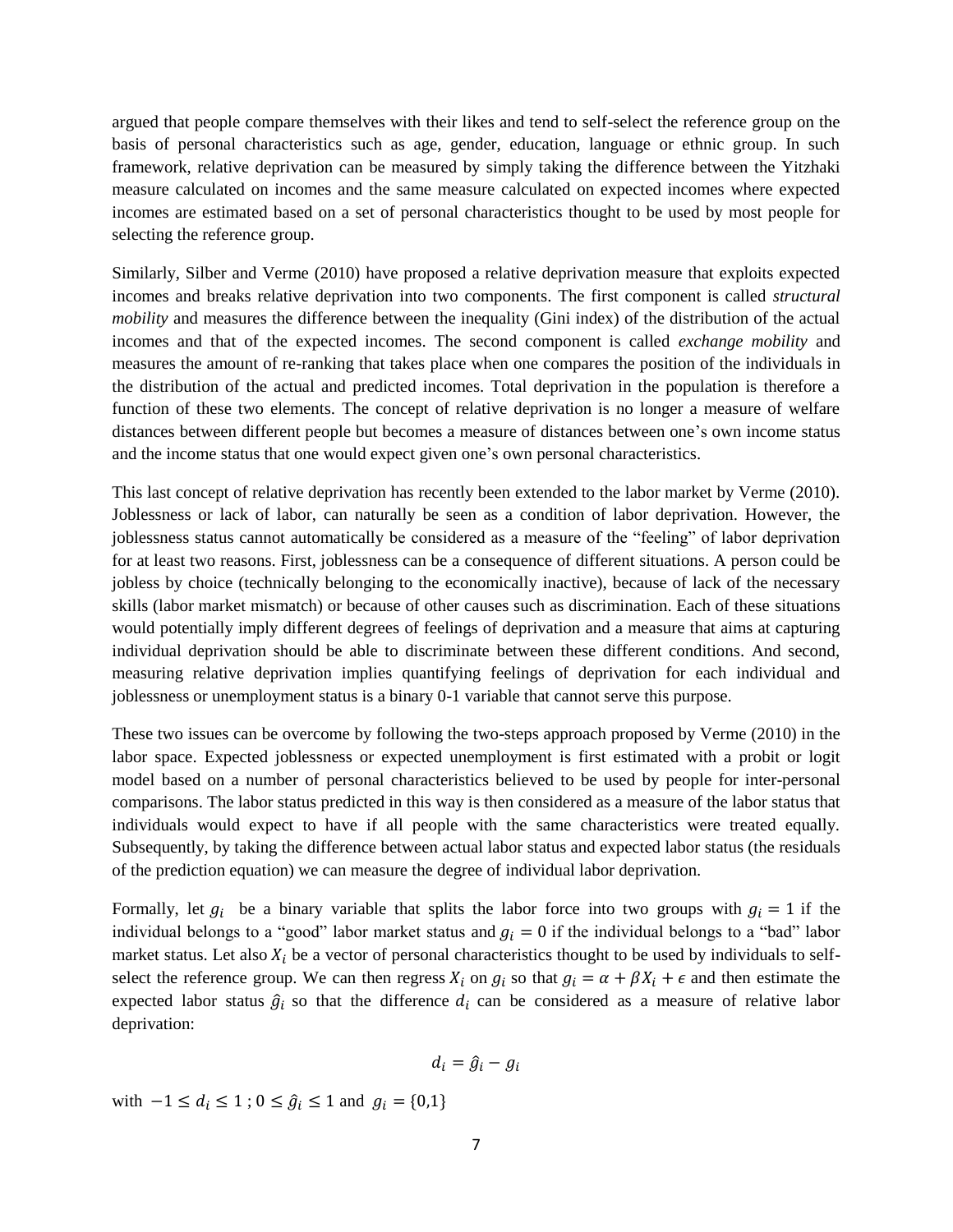Positive values of the individual labor deprivation score  $(d_i)$  indicate a condition of deprivation, being the actual labor status lower than the expected labor status. Vice-versa, negative values indicate a condition of satisfaction with the actual status being better than the expected status.<sup>2</sup>

This simple measure of deprivation can be conveniently used as a measure of welfare in a Yitzhaki type of relative deprivation index where the individual deprivation scores are used in place of the welfare measure. We can then define the individual Relative Labor Deprivation  $(RLD_i)$  as

$$
RLD_i = \frac{1}{\mu n} \sum_{j=1}^{i} (d'_i - d'_j)
$$
\n
$$
where d' = \frac{(1+d) - \min(1+d)}{\max(1+d) - \min(1+d)}^{3}
$$
\n(4)

The interpretation of (4) is that individuals take into account not only the distance between their own (normalized) actual labor status and their expected labor status  $(d<sub>i</sub>)$  but they also consider the gap between their own distance and the distance of other less deprived individuals in society. Therefore, we are introducing the concept of "envy" in the measure of relative deprivation and consider that individual relative deprivation can be affected by how other people in society feel about their own relative deprivation. It is also important to note that we are standardizing the measure by the mean. This is different from the Yitzhaki measure of relative deprivation and from Verme (2010) and makes our measure scale invariant, which is useful if we wish to compare relative deprivation across groups that might have very different means in observed welfare such as urban and rural areas.

The individual values in equation (4) can then be additively aggregated to measure labor relative deprivation at the societal level as follows

$$
RLD = \frac{1}{\mu n^2} \sum_{i=1}^{n} \sum_{j=1}^{i} (d'_i - d'_j)
$$
 (5)

Mathematically, the less diverse a society is in terms of personal characteristics  $(X_i)$ , the closer actual  $(g_i)$ and expected  $(\hat{g}_i)$  labor status, the smaller individual labor deprivation  $(RLD_i)$ , the smaller inequality across individual labor deprivation scores and the smaller societal labor deprivation  $(RLD)$  will be.

Such measure of relative labor deprivation has the additional advantage that can be additively decomposed by population sub-groups as follows:

 $\overline{a}$ 

<sup>&</sup>lt;sup>2</sup> Note that if group A has all jobs ( $g_i = 1$ ), group B has no jobs ( $g_i = 0$ ) and we make joint estimations for both in step 1 of the model (we assume that both groups compare themselves with both groups), the deprivation score (the residual,  $d_i = \hat{g}_i - g_i$ ) will be always positive for group B and always negative for group A. This will make group B worse off than group A because all members of group B will show higher deprivation than any member of group A. In this case, the prediction would comply with the expectation that group B should feel more deprived than group A. However, if group A has all jobs and group B has no jobs, we cannot make *separate* estimations for each group in step 1 of the model because there would be no variation in the dependent variable for any of the two groups. Therefore, our measure cannot be estimated with the assumption of separate reference groups if the two groups observed are perfectly split along the two categories of the dependent variable in step 1 of the model.

<sup>&</sup>lt;sup>3</sup> This is a standard normalization of the individual score between zero and one. The normalization is necessary to avoid negative values in the Yitzhaki-type of index.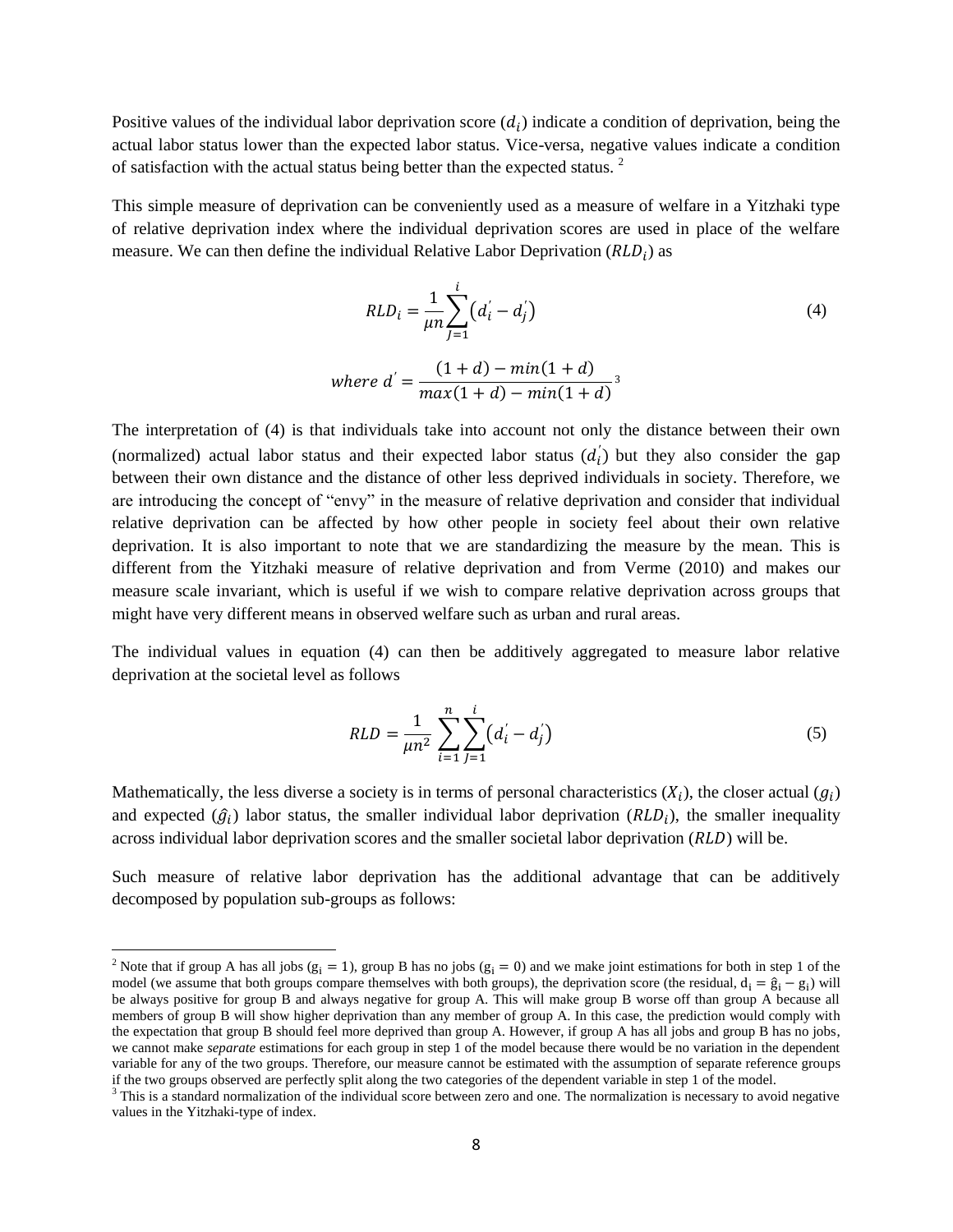$$
RLD = \frac{1}{\mu n^2} \sum_{g=1}^{m} \sum_{i=1}^{n} RLD_i
$$
 (6)

Where  $g = \{1, 2, ..., m\}$  = Number of groups.<sup>4</sup>

The RLD decomposition is an exact decomposition by population sub-groups. As it is well known in the welfare literature, the Gini coefficient can be decomposed into within and between components (Bourguignon 1979, Shorrocks 1984) but cannot be decomposed additively into population sub-groups. The relative labor deprivation measure proposed, which utilizes the Gini formula, can instead be decomposed by population sub-groups simply because the individual scores of relative labor deprivation have a straightforward interpretation and are scale and population invariant.

There is an additional advantage of the relative labor deprivation measure proposed. When we estimate the expected labor status, we have a choice of making estimates using the whole population or sub-groups of the population. For example, we may argue that women tend to compare themselves with women only rather than with both women and men together. In this case, the estimation of the expected labor status can be done separately for women and men and the expected labor status can then be re-aggregated at the societal level. This last procedure provides different results and can potentially offer some insights into why, for example, women may feel less relatively deprived than we would expect given their labor status and their own personal characteristics. This seems an important advantage of the measure proposed in a country like Morocco and, more generally, in North-Africa and the Middle-East where the gender divide in the labor market is very important and still little understood.

#### **4. Data**

 $\overline{a}$ 

This paper uses data from the Morocco Household and Youth Survey (MHYS) of 2009–2010, a household survey designed to study economic and social exclusion of the young population in Morocco. It is a nationally representative survey of 2,000 households, 1,216 urban and 784 rural, including modules on demographic and educational characteristics, economic activities, household assets and expenditure, the ability to cope with shocks, use of social assistance, and migration behavior. In addition, the MHYS administered a separate instrument with additional questions on various aspects of employment and civic participation of 2,883 young individuals aged 15 to 29 (representing about 90 percent of the youth in the surveyed households).

The survey intended to reach approximately 3,000 young people aged between 15 to 29 years. Data from the General Census of Population and Habitat (GCPH) of 2004, suggested that there were about 1.5 young people per Moroccan household aged between 15 and 29. This implied that about 2,000 households would need to be surveyed to reach 3,000 young people. The sample of 2,000 households was selected from a master sample prepared following the GCPH of 2004. The country was divided into several Primary Sampling Units (PSU) each comprising about 600 households. The master sample represented 20 percent of the country and consisted of 1,848 PSUs (1,124 urban and 724 rural). These

 $4$  The implicit assumption of an additive and linear aggregation of individual deprivation is that individuals are identical in feelings and behavior as in standard utility theory.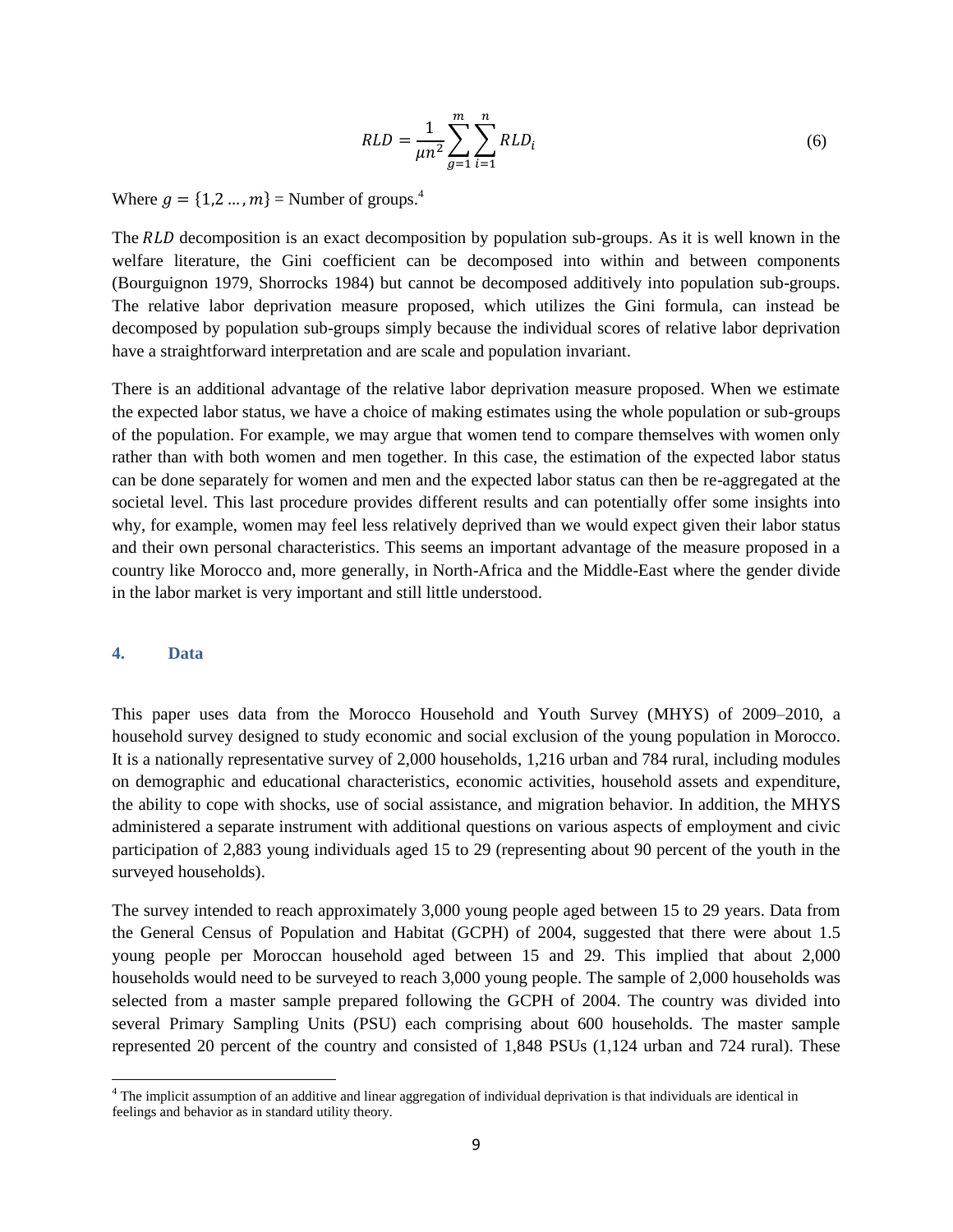PSUs were established following a set of criteria reflecting differences between urban and rural areas, and boundaries dividing entities such as regions, districts, rural communities, cities and municipalities. There were two stratification criteria for urban PSUs (city size and type of habitat) and one stratification criterion for rural PSUs (degree of isolation expressed by the distance from a paved road).

A total of 125 PSUs – 76 urban and 49 rural – were finally extracted from the 1,848 PSUs in the master sample. The PSUs were further split into 12 Secondary Sampling Units (SSU) of about 50 households each. One SSU was randomly selected from each PSU. The random sampling of SSUs was conducted by experts from the Department of Statistics of Morocco"s High Commission for the Plan, who were also responsible for creating the master sample. A census of households was then conducted by the survey teams in each of the 125 SSUs. From this list, 16 households were randomly selected within each SSU, leading to a total sample of 2000 households.

For the analysis of relative income and labor deprivation the sample is limited to those individuals aged between 15 and 64 who are not enrolled in school. This restricts the sample to 6,451 individuals – 3,339 females and 3,112 males. In the last stage, we further restrict the sample to the 2,128 youth (aged 15-29) – 1,085 females and 973 males – who are not enrolled in school.

## **5. Results**

 $\overline{a}$ 

### **5.1 Relative deprivation in the income space**

Following from section 3, in this section we start by illustrating the relation between the gini inequality measure and the relative deprivation index proposed by Yitzhaki (1979) applying these measures to income, using household expenditures per capita as its proxy. The expenditure module of the MHYS was used to construct a household level expenditure aggregate, which was adjusted for cost of living differences across rural and urban areas.<sup>5</sup> We then apply our labor deprivation measure to expenditure per capita and show how this measure can be used in the income space. In the next section, we turn to the labor space.

In Table 3, we report the Gini index together with the mean and the relative deprivation measure proposed by Yitzhaki (1979). As shown by Yitzhaki, the relative deprivation measure is equivalent to the absolute Gini index, which is the Gini multiplied by the mean. This implies that relative deprivation is affected by either a change in inequality or a change in mean, or both. For example, if we compare the scores for females and males we find inequality among males to be slightly lower and the mean expenditure to be barely higher. This results in an overall relative deprivation index being very similar across women and men.

## **[Table 3 here]**

 $<sup>5</sup>$  To adjust nominal expenditure across rural and urban households in the absence of CPI data that covers prices in</sup> rural areas or information on unit values from the household survey, we take a simpler approach. We use the ratio of the official urban and rural poverty line of 2007 as reported by the HCP to adjust nominal expenditures across rural and urban households. Urban prices are assumed to be 7.4 percent higher than rural prices (the ratio of the urban and rural poverty line or 3834 / 3569).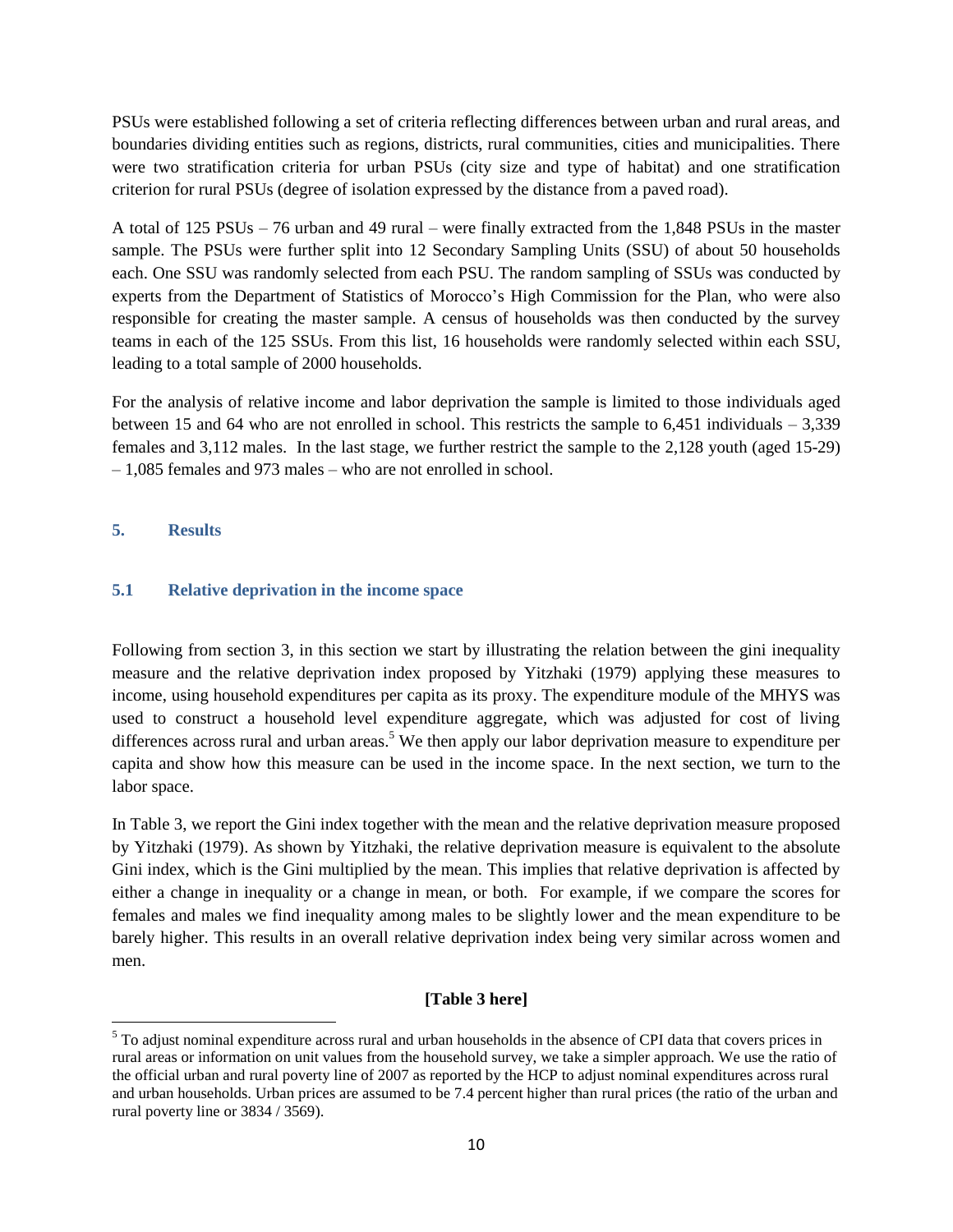However, as shown in section 3, the Yitzhaki relative deprivation measure is not scale invariant and the observed difference across genders is a combination of inequality effects and mean effects. Moreover, the reference group in the Yitzhaki measure is defined as all richer individuals and there is no in-built mechanism for the selection of the reference group. The labor deprivation measure proposed in Section 3 allows for the selection of the reference group and can also be applied to the income space, simply by estimating expected incomes instead of expected labor participation in the first step of the model.

Table 4 provides a first illustration of our index in the income space using alternative reference groups. When we experiment with a joint reference group, *i.e.*, when women and men compare themselves with both genders, we find women to be less relatively deprived than men while the opposite is true if we constrain the sample to the youth population. These differences are however very small. When we change the reference group and estimate our first step of the model within each gender, we find that for the whole population males are now more deprived than females; this ranking is maintained for the youth population as well. Although, as argued in the introduction, it is not income that appears to drive discontent, this first simple exercise shows that the gender ranking of relative deprivation can change if we change the reference group. We also find that relative deprivation at the societal level is lower if the reference group is within genders as the between group inequality does not play a role.

#### **[Table 4 here]**

### **5.2 Relative deprivation in labor space**

In this section, we shift from relative deprivation in the income space to relative deprivation in the labor space. In doing so, we also turn from the household dimension to the individual dimension of relative deprivation. This will allow us to be more precise on assumptions related to the relevant reference group for individuals and for inter-personal comparisons.

Table 5 reports descriptive statistics of labor market outcomes as well as the characteristics of individuals used in the estimations of relative labor deprivation in the paper. The statistics is limited to those individuals who can feasibly be in the labor market, i.e., to working age individuals who are not enrolled in school. In general, employment levels are very low in the sample with only 40 percent of the working age population being employed. Among young people aged 15-29, employment levels are considerably lower than the working age population as a whole, with only one in three people being employed. The unemployment rate among the young population is almost twice as high as compared with the entire working age population.

The disparity in outcomes between men and women is also telling. An estimated 11 percent of working age women are employed as compared to 71 percent for men, the latter itself being low by international standards. The gender dimension in unemployment is significant as well. The unemployment rate among women aged 15-64 years is twice as high as that of men (23 percent versus 12 percent). Education levels among women appear lower as well with the exception of tertiary education, although the tertiary education population is a small fraction of the overall population (less than five percent for both women and men). Thus, from the descriptive statistics, it appears that the youth are objectively deprived compared to the non-youth, and that women are objectively deprived compared to men.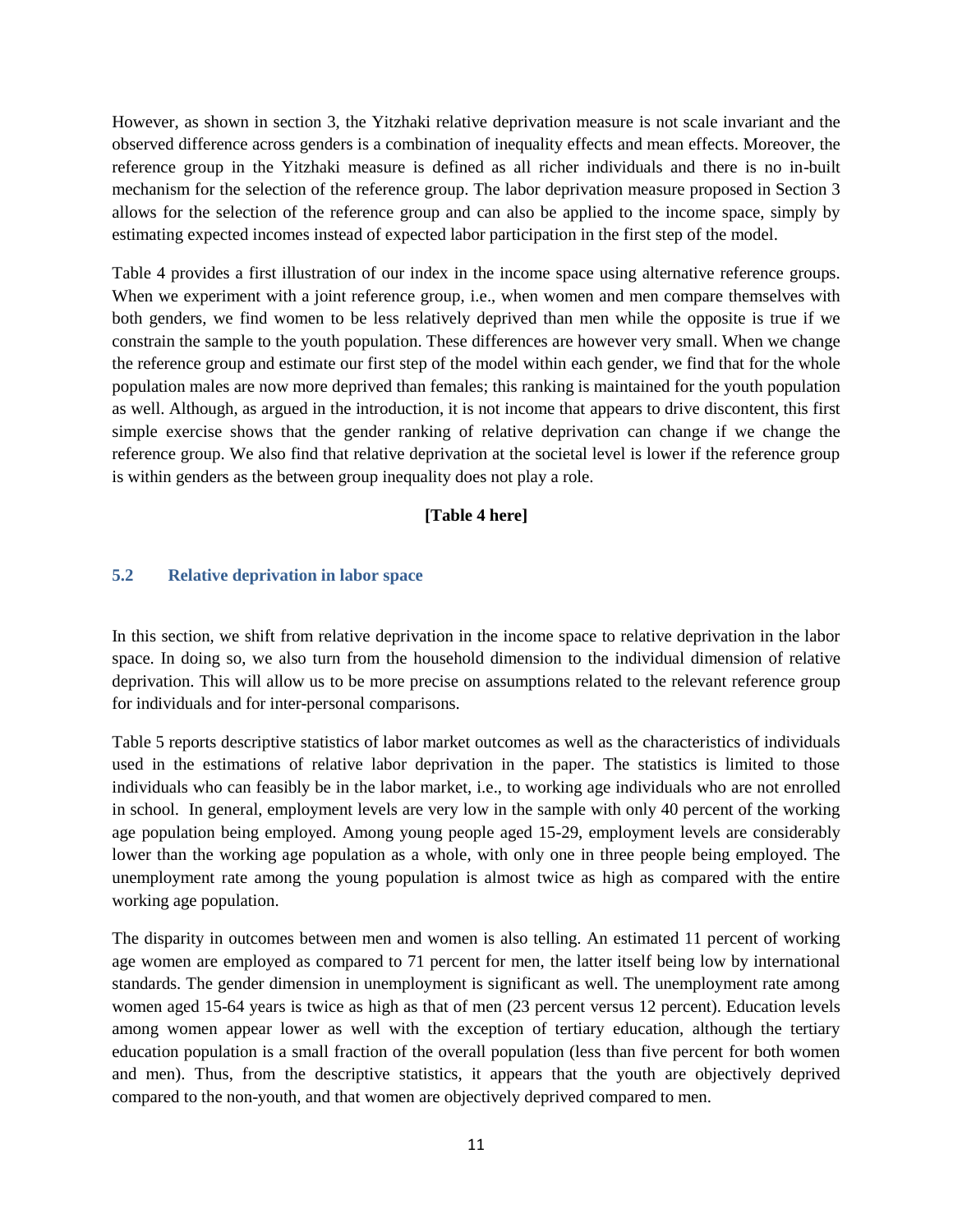#### **[Table 5 here]**

To construct the labor group variable  $(g_i)$  used for the first step of the two-steps model proposed, the labor force was split into two categories: individuals who were employed at the time of the survey were classified to be in the 'good' category  $(g_i = 1)$ , while those who were unemployed or were out of the labor force altogether were classified to be in the 'bad' category  $(q_i = 0)$ . This choice is justified by the fact that in a country with a large informal sector, a large rural population and a history of long-term unemployment, unemployment alone is not a good indicator of labor market malaise. This is also witnessed by the fact that in Morocco the reduction in the unemployment rate of the last ten years has been accompanied by a reduction in labor force participation.

To estimate the predicted values of the good state (i.e., employment) we used education levels, marital status, age and location related variables. We are therefore assuming that these are the main variables that individuals can observe in other people and can use to compare their own labor market status with the status of others. This is evidently a normative and also a conservative choice which may be seen as a common minimum denominator for all individuals. It is also a standard approach to the choice of variables for the selection of the reference group in papers that attempted similar approaches (see Van Praag *et al* 1979, Woittiez and Kapteyn, 1998, Clark and Senik, 2010). We may argue that each individual has a different reference group and that many more factors come into play when people compare themselves with others. However, it is also true that certain criteria for the selection of the reference group are rather standard and apply to most people and that it would be arguably hard to construct individualized preference models. By being conservative, we hope to capture the standard and essential comparison criteria used by most people.

Table 6 reports results from the probit regressions used to estimate the probability of individuals being employed, i.e., being in the "good" labor market state. Four different models are estimated: with all individuals (including and excluding the gender variable – columns 1 and 2), with males only (col. 3) and with females only (col. 4). Here we see how the researcher can make different assumptions about the reference group. If we want to compare the relative deprivation of men and women, we can either assume that both genders compare themselves with both genders, or alternatively that men compare themselves with men and women compare themselves with women. In the first case, the first-step estimation is carried out jointly for men and women as in column 2. In the second case, the first-step estimation is carried out separately for men and women as in columns 3 and 4.

A first insight into the gender divide can be gathered by comparing columns 1 and 2. The gender variable is clearly very significant in explaining labor status and its inclusion increases the pseudo-R squared very significantly - from 0.07 to 0.33 - indicating that gender is the major predictor of employment among the variables considered. In the two-steps model proposed, however, we have to remove the gender variable if our objective is to compare men and women. This is what we did in columns 2-4. Here we can see that by splitting the sample across genders - the pseudo-R squared increases for both genders from, 0.07 to 0.15. We can also see how differently the same variables perform for men and women. For example, having primary education as compared to no education does not improve a female"s employment status but improves the male"s. Being married improves the likelihood of a good labor market status for men but reduces the likelihood for women. And urban women do not seem to have a comparative advantage in accessing a good labor status as compared to rural women while urban men do worse than rural men.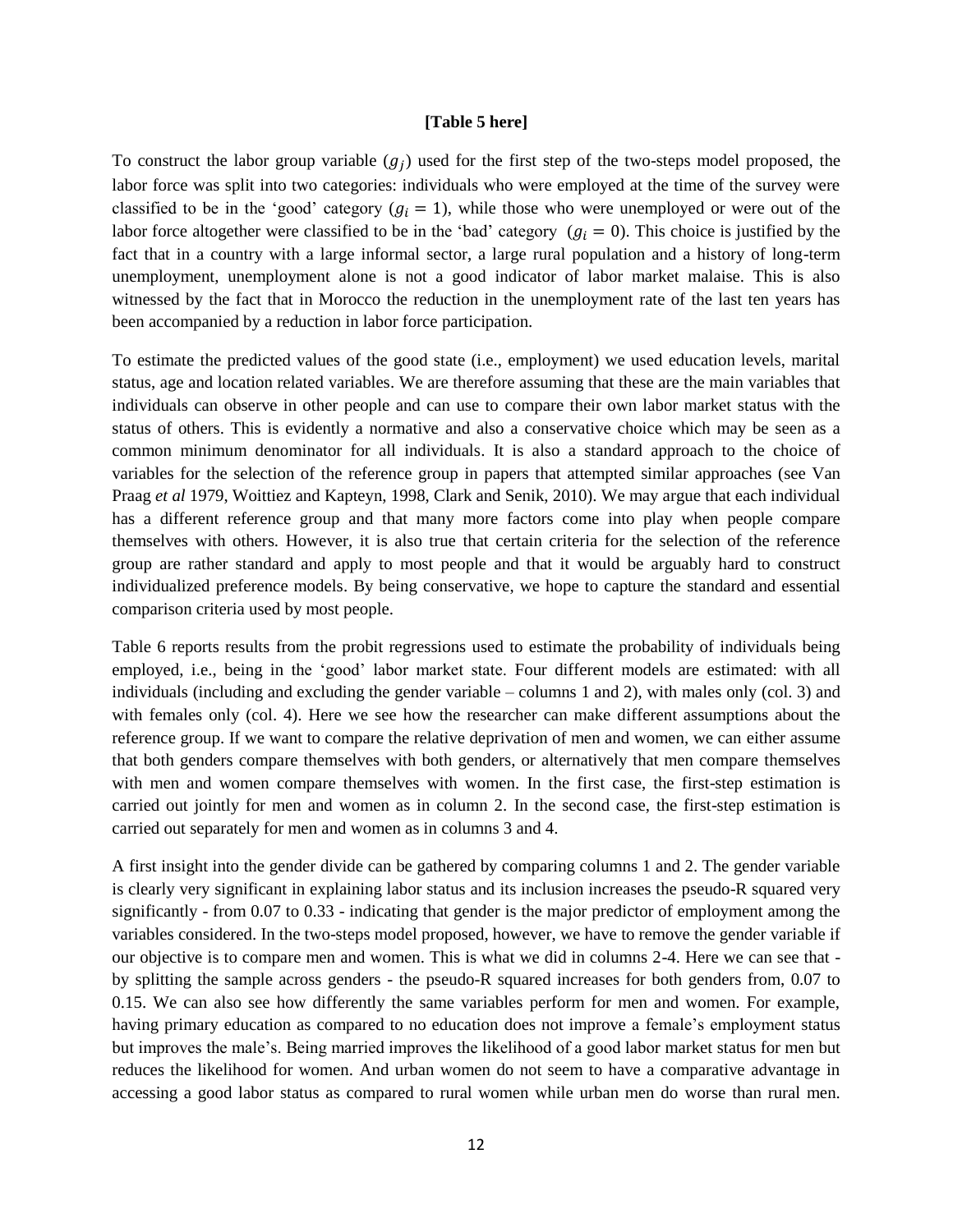Therefore, changing assumptions about the reference group by shifting from population to within-group reference group can make a very substantial difference in the first-step estimation and, consequently, in assessing relative labor deprivation.

## **[Table 6 here]**

The probit estimates from models 2, 3, and 4 are then used to construct individual relative labor deprivation indices as described in equation (4). Aggregating these individual indices we can obtain the societal relative deprivation measure as in equation (5). Table 7 reports the relative labor deprivation (RLD) values for different sub-populations based on different specifications of the reference group.

When all individuals constitute the reference group, we find women to have higher levels of relative deprivation than men. This can be seen by decomposing the societal value by gender, which shows that total female RLD is almost three times as that of males for the society as a whole. This is expected as women in Morocco are also considerably more excluded from the labor market in an objective or absolute sense. If women compare their situation with better-off men, they would naturally feel more deprived than men. If we focus on youth only, the gender gap is reduced but the ranking is the same with females being more deprived than males.

By contrast, if the relevant reference populations are along gender lines, the situation is reversed. First, overall societal relative deprivation falls in comparison to the level when the entire population is the reference group. This is due to the fact that the *between* male-female difference does not play a role when the reference group is gender specific. Moreover, in this new gender specific scenario, the estimates for male relative deprivation are twice as high as that for females if we consider the whole society. If we focus on the youth, the reversal of gender positions also applies and the gender gap increases. Now young males appear to be much more deprived than young females.

## **[Table 7 here]**

Qualitative insights from a recent World Bank (2012) study can explain and validate these findings. As mentioned earlier, this study found that an overwhelming majority of both female and male interviewees believed men to be relatively more disadvantaged than women in the domestic labor market and this was motivated by gender specific norms, precisely as postulated in the Akerlof and Kranton (2000) study on identity.

The construction of an individual measure of relative labor deprivation also allows for the use of this measure in distributional analyses by constructing Pen"s parades, Cumulative Distribution Functions (CDFs) or Lorenz curves. As an example, in Figure 1 (left hand panel) we plotted the Lorenz curves using the two different assumptions of joint and separate reference groups. The results illustrate graphically what we have learned so far. If the reference group is gender specific, as opposed to being relative to everyone in society, the feelings of deprivation would be lower and the societal RLD is lower. Indeed, if we estimate RLD within each gender (right hand panel, Figure 1), we find that RLD for men is much more pronounced than RLD for women, as we noted when we looked at the indexes.

In essence, by changing the reference group, we find that the gender ranking is reversed and, rather than reflecting a condition of objective deprivation, it reflects a condition of subjective deprivation.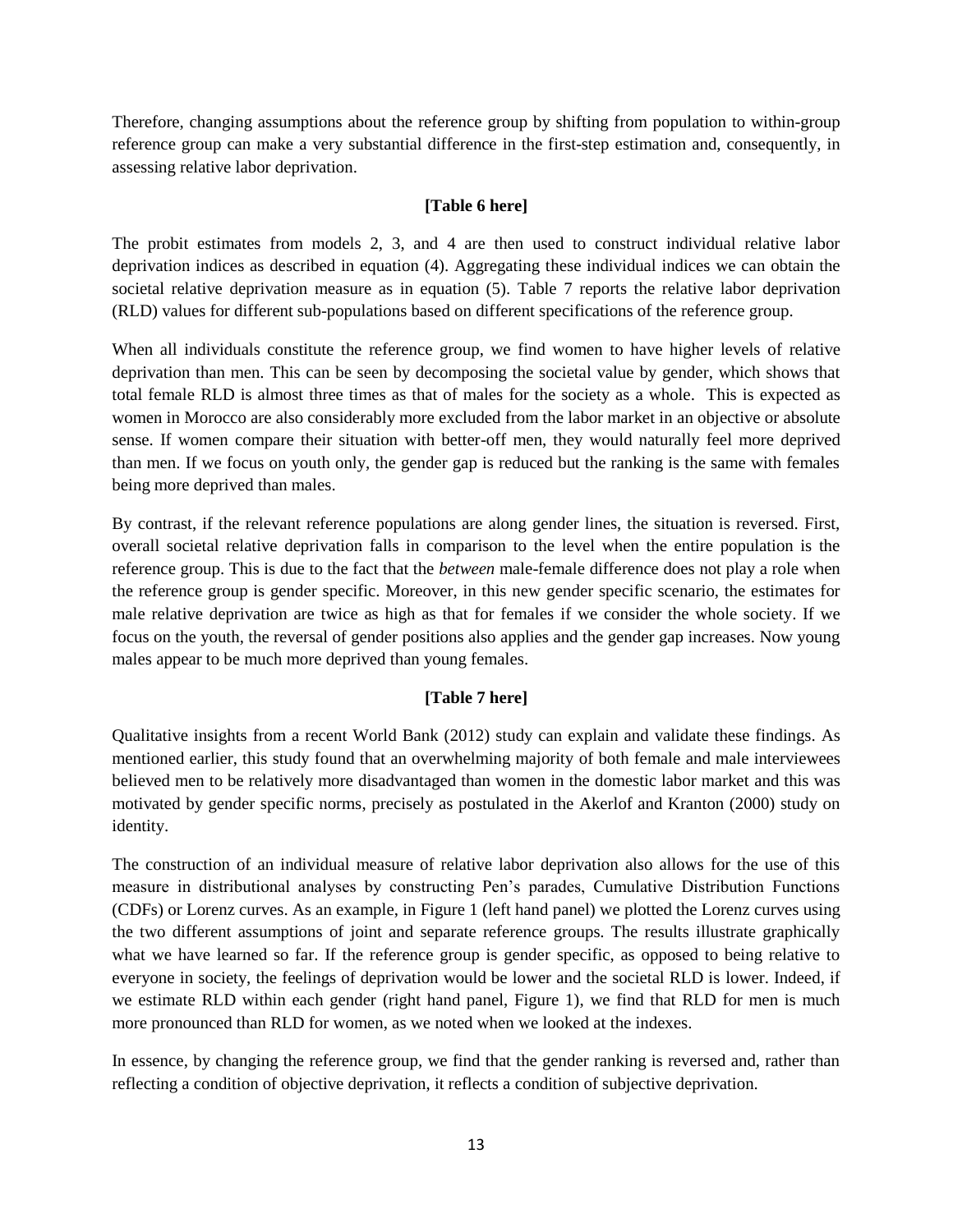#### **[Figure 1 here]**

### **5.3 How good is the indicator of relative labor deprivation?**

The concept of relative labor deprivation developed in this paper is a statistical construct that claims the ability to capture subjective feelings of deprivation. In this section, we attempt to determine whether the measure of relative deprivation proposed is effectively related to subjective feelings of satisfaction or deprivation as reported by respondents in the MHYS.

For a sub-sample of the population (2,128 young individuals aged 15 to 29 who are currently out of school) we can examine the relation between relative labor deprivation and subjective wellbeing. The survey we use includes questions on self-reported satisfaction with different aspects of life. It also includes a question on the intention to migrate, a variable we presume to signal discontent with the current situation, especially with labor market status. We should expect a good measure of deprivation to be inversely related with measures of subjective satisfaction as found for example in D"Ambrosio and Frick (2007) and in Silber and Verme (2010, 2012).

Table 8 shows the results of an ordered probit regression of young people (aged 15-29) where the dependent variable is satisfaction with opportunities to improve social status in the future. The satisfaction variable takes four values, ranging from very unsatisfied=1 to very satisfied=4. We consider different models. Model 1 does not include the indicator of relative labor deprivation, rather it includes the actual employment status of individuals. Conversely, models 2-4 include our relative labor deprivation variable but exclude employment. Model 2 estimates the influence of relative deprivation on satisfaction levels when the reference group is assumed to be the entire population. Models 3 and 4 include the measure of relative labor deprivation when the reference group is segmented along gender lines as we did in the previous section.

As expected, employment status matters for satisfaction with opportunities to improve social status in the future. Employed people evidently see better prospects for the future as compared with the non-employed. More importantly from the standpoint of this paper, in all specifications (models 2, 3, and 4) satisfaction with opportunities to improve social status in the future is negatively and significantly associated with relative labor deprivation. This relation is significant at the one percent level in all specifications and becomes stronger when the reference group is split along gender lines, a fact that supports our hypothesis that males and females tend to select the reference group within their own gender.

### **[Table 8 here]**

Education and marriage are factors associated with greater satisfaction with the potential to improve social status as it is also known in the happiness literature. Higher levels of education and marriage are typically associated with greater life satisfaction and our results are in line with such findings. In models 1 and 2, it is also apparent that young males have lower levels of satisfaction than young women, which is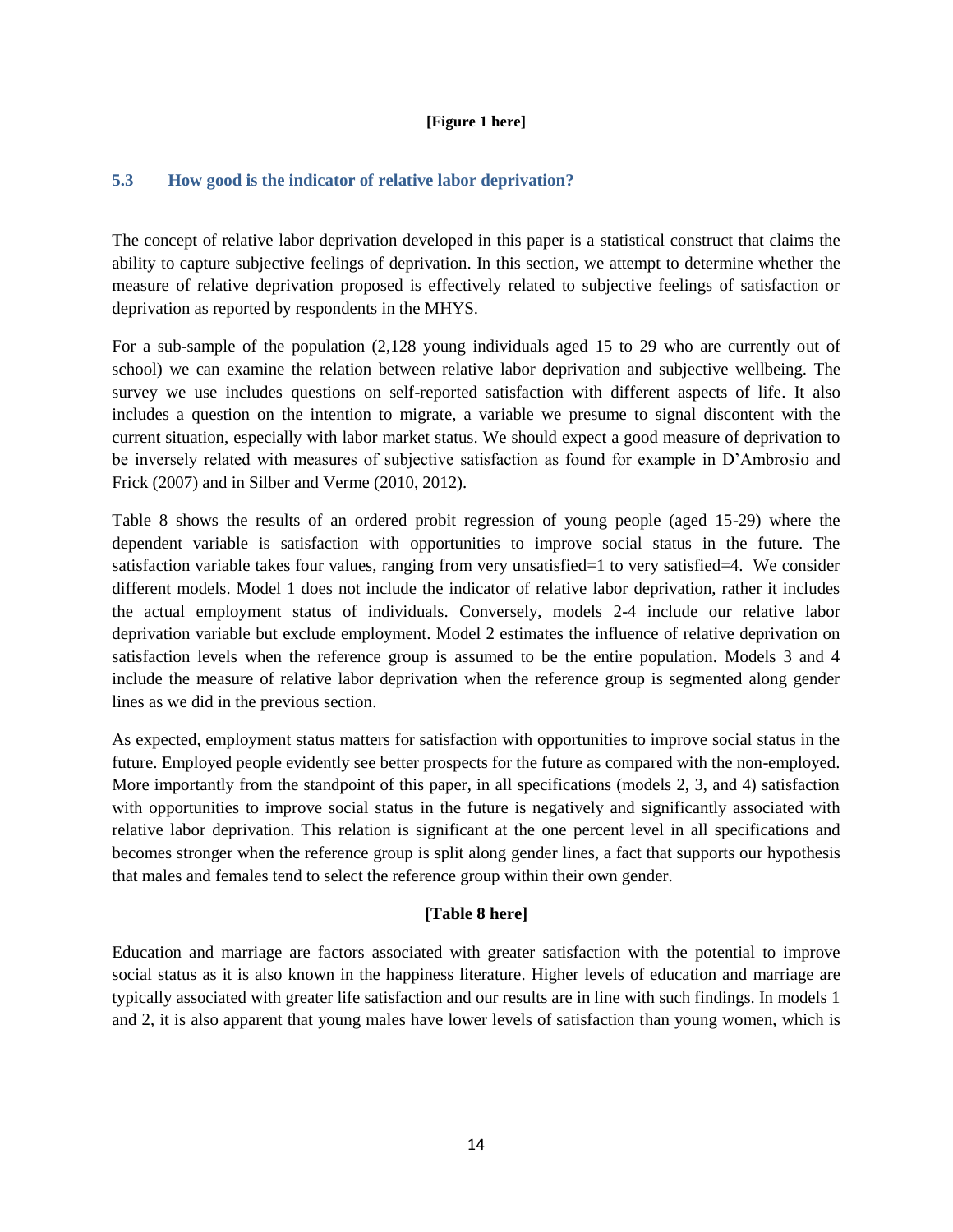consistent with our finding that relative labor deprivation is higher for young males as compared to young females.<sup>6</sup>

Next, in table 9 we present a probit regression of determinants concerning young people"s wish to migrate abroad. The dependent variable takes a value of one if a youth wishes to migrate and zero if not.

# **[Table 9 here]**

We would expect youth who wish to migrate abroad to be unsatisfied with domestic labor market conditions and suffer from stronger feelings of deprivation. Interestingly, employment status in itself is not a significant predictor of the wish to migrate. However, relative labor deprivation among men is strongly associated with the wish to migrate abroad (model 4). This variable is not significant for women (model 3), and not significant when we consider the reference group to be the entire population (model 2). This confirms once more the higher discontent of men with their current situation and the importance of using separate reference groups when we study deprivation along gender lines.

We also estimated the models presented in tables 8 and 9 controlling for household economic status proxied by household per capita expenditure or the asset index. While satisfaction levels are positively associated with economic status, the signs of the coefficients of relative deprivation do not change in either case suggesting that the strength of the relation between our measure of relative labor deprivation and indicators of subjective satisfaction holds across the distribution of welfare.

As a final test of our relative labor deprivation measure, we also regressed the measure against subjective feelings of satisfaction that are not expected to be strongly associated with labor deprivation. While our measure of relative labor deprivation is a good predictor of individual optimism/pessimism about the future, we find that it is not significantly associated with non-economic subjective wellbeing measures such as satisfaction with voice in society or with satisfaction with participation in the life of the community. We can therefore conclude that the measure of relative labor deprivation proposed in this paper is a fairly good predictor of subjective feelings of deprivation as reported by respondents.

## **5. Conclusions**

The paper highlighted the issue of the difference between objective and subjective deprivation, which seems particularly important in the light of the recent revolutions that characterize the Arab spring. It also suggested that the role of the reference group and of the selection of the reference group is pivotal in understanding the difference between objective and subjective deprivation. On these bases, the paper has proposed a measure of relative labor deprivation that could potentially help to better capture "feelings" of deprivation and help explain social outcomes in Morocco (and potentially in other Arab countries as well).

The measure proposed has several advantages. It builds in a mechanism for the selection of the reference group, it allows for making different assumptions about the reference group and it can be decomposed

<sup>&</sup>lt;sup>6</sup> Specifying the above regression as a probit with the dependent variable being defined as satisfied/dissatisfied (1/0) yields results that are similar in interpretation.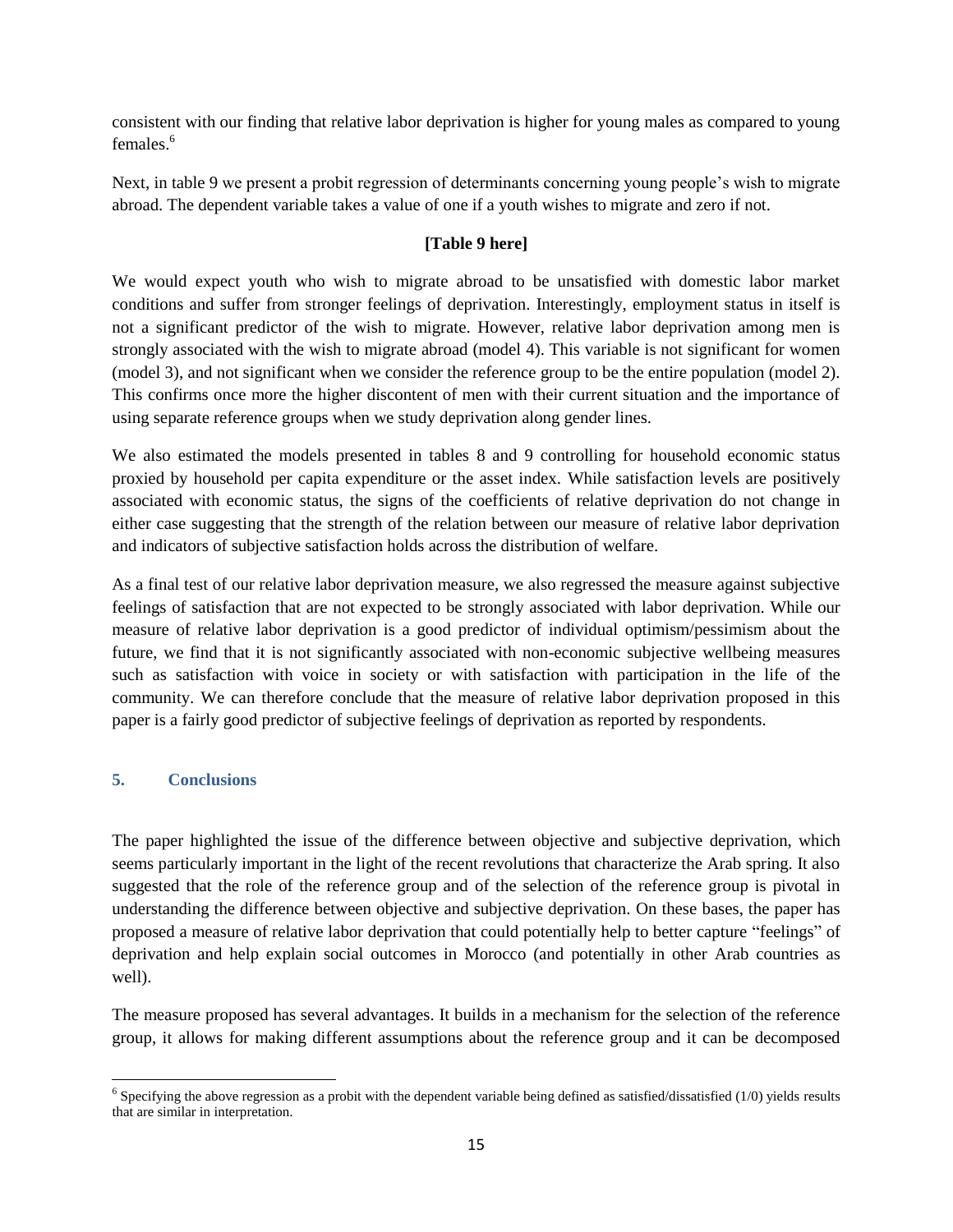into population sub-groups, other than by between and within groups. Moreover, the individual scores of this measure can be used as a variable for econometric or distributional analyses.

The paper shows how, by using the relative labor deprivation measure proposed, we can gain much better insights into other important divides such as the gender divide. In particular, we found that when we change assumptions about the reference group, we can capture real feelings of deprivation much better. This would explain, for example, why women who are more objectively deprived than men in the labor market tend to feel less deprived.

We then tested the validity of these findings by studying the association between our measure of relative labor deprivation and subjective responses to questions about social status and migration. We found a strong association between our measure and these variables whereas we found no association between our measure and subjective variables that are not expected to be associated with labor deprivation such as satisfaction with voice in society or with satisfaction with participation in the life of the community. Moreover, we also found that our findings strongly match the findings of a study conducted with focus groups in Morocco.

These are encouraging results in the context of there being very few instruments to understand the relation between objective and subjective deprivation. The shock generated by the Arab spring among observers worldwide has underlined how inadequate our understanding of this relation is. This paper has provided a first set of tools to better understand how objective deprivation may turn into "feelings" of deprivation.

These findings have important policy implications. Policy makers should have an interest in understanding the gap between objective and subjective deprivation. In theory, policy should be guided by objective conditions of deprivation, not by subjective feelings. Economic policies should be concerned about reducing unemployment rather than distributing jobs to louder groups who may in fact be less objectively deprived. In practice, however, politicians or governments understandably respond to manifested social discontent and they frequently succumb to the temptation of implementing short-term policies. It is well known, for example, that the Arab spring has resulted in a wave of populist measures such as increases in public employment and public wages. These policies, however, are often not directed toward groups that face poorer outcomes such as women or the youth. Our methodology highlights the objective-subjective deprivation divide. An understanding of this divide can help policy makers make better choices by designing policies that are responsive to the objective conditions of deprivation as well as being cognizant of peoples' sentiments.

More importantly, the findings of this paper suggest that changes in gender norms are associated with changes in the reference group, identity and expectations that can have a lasting effect on labor market statistics. This is neither surprising nor new. It is a very well documented phenomenon that characterized labor markets in the US after the 1968 youth movement. According to the US Bureau of Labor Statistics: "*Women"s labor force participation, which was at a rate of 33.9 percent in 1950, increased significantly*  during the 1970s and 1980s, climbing to 57.5 percent in 1990.<sup>7</sup> Claudia Goldin, an authority in female participation rates in the US, described this phenomenon as a "revolution" (Goldin, 2006) and pinpointed two major factors behind this revolution; "expanded horizons" with women expectations increasing quickly and determining a shift in educational choices and "altered identities" with women behaving more

 $\overline{\phantom{a}}$ 

 $^7$  http://www.bls.gov/opub/ted/2007/jan/wk2/art03.htm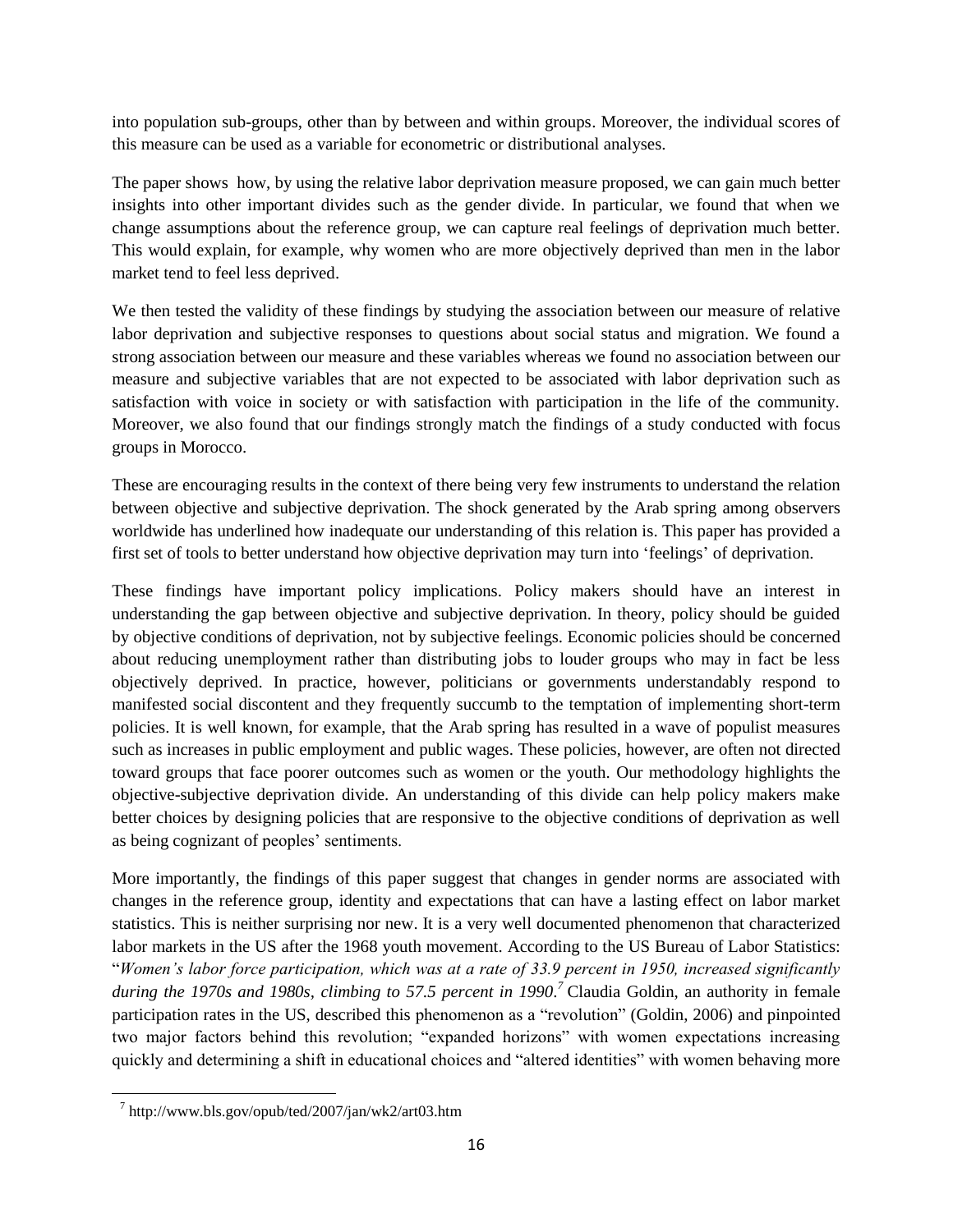independently from their partners and taking their own labor market decisions. As for the 1968 revolution, the 2011 youth movement in the Arab world may well contribute to change gender norms.

#### **References**

Akerlof, G. A., and Kranton, R.E. 2000. "Economics and Identity." *Quarterly Journal of Economics*, 115 (3): 715-753.

Berrebi, Z. M. and J. Silber. 1985. "Income Inequality Indices and Deprivation: A Generalization." *Quarterly Journal of Economics*, 100 (3): 807-810.

Bossert, W. and C. D"Ambrosio. 2006. "Reference Groups and Individual Deprivation." *Economics Letters*, 90 (3): 421-426.

Bossert, W., C. D"Ambrosio, and V. Peragine. 2007. "Deprivation and Social Exclusion." *Economica,* 74 (296) :777-803*.*

Bourguignon, F. 1979. "Decomposable Income Inequality Measures." *Econometrica*, 47 (4), 901-902.

Bulow, J.I. and L.H. Summers. 1986. "A Theory of Dual Labor Markets with Application to Industrial Policy, Discrimination, and Keynesian Unemployment." *Journal of Labor Economics*, 4(3): 376-415.

Chakravarty, S. R. 1997. "Relative Deprivation and Satisfaction Orderings." *Keio Economic Studies*, 34 (2): 17-31.

Chakravarty, S. R., N. Chattopadhyay, and A. Majumder. 1995. "Income Inequality and Relative Deprivation." *Keio Economic Studies*, 32 (1): 1-15.

Clark, A. and C. Senik. 2010. "Who Compares to Whom? The Anatomy of Income Comparisons in Europe." *Economic Journal*, 120 (544): 573–594.

Clark, A. E. and A. J. Oswald. 1994. "Unhappiness and Unemployment." *Economic Journal*, 104 (424): 648-659.

D"Ambrosio, C and J. R. Frick. 2007. "Income Satisfaction and Relative Deprivation: An Empirical Link." *Social Indicators Research*, 81:497–519.

Douidich, M. and A. Ezzrari. 2010. "Dynamique de la pauvreté 1985-07." High Commission for the Plan, Morocco (http://www.omdh.hcp.ma/Dynamique-de-la-pauvrete-1985-07\_a184.html).

Elbers, C., J. O. Lanjouw and P. Lanjouw. 2005. "Imputed Welfare Estimates in Regression Analysis." *Journal of Economic Geography*, 5: 101-118.

Fernández, R. 2007. "Culture as Learning: The Evolution of Female Labor Force Participation over a Century." *NBER Working Paper,* No. 13373.

Goldin, C. 1990. *Understanding the Gender Gap: An Economic History of American Women*. Oxford University Press, New York.

Goldin, C. 2006. "The Quiet Revolution That Transformed Women"s Employment, Education and Family." *American Economic Review*, 96 (2): 1–21.

Hey, J. D. and P. J. Lambert. 1980. "Relative Deprivation and the Gini Coefficient: Comment." *Quarterly Journal of Economics*, 95 (3): 567-573.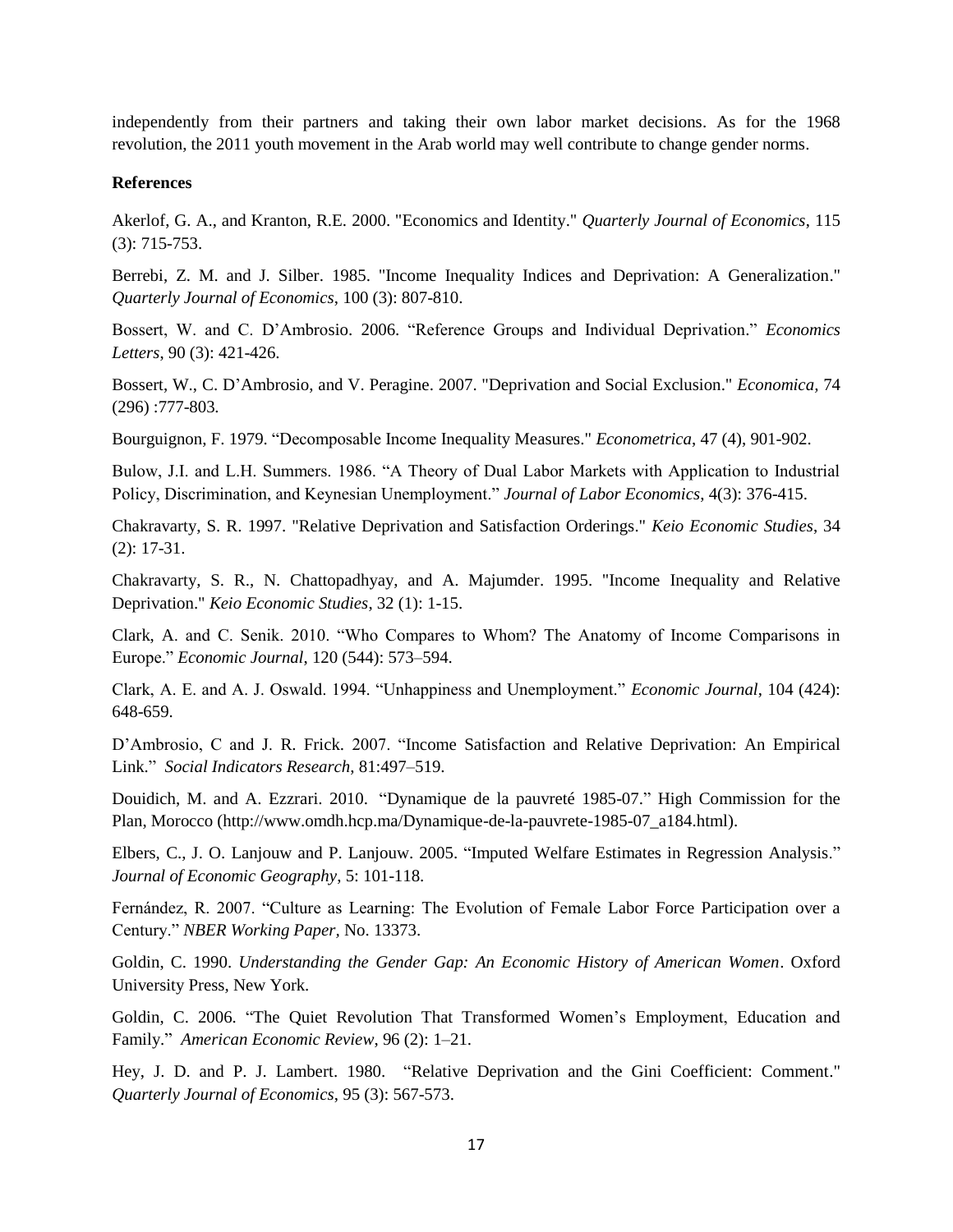HCP (2012) Activite, Emploi et Chomage, various years, High Commission for the Plan, Morocco http://www.hcp.ma/downloads/

High Commission for the Plan, Morocco

Lazaer, E.P. and S. Rosen. 1990. "Male-Female Wage Differentials in Job Ladders. *Journal of Labor Economics*, 8(1): S106-S123.

Marx, K., 1847. "Wage Labour and Capital," translated in 1891 by Frederick Engels, in chapter "Relation of Wage-Labour to Capital." Available at: [http://www.marxists.org/archive/marx/works/1847/wage](http://www.marxists.org/archive/marx/works/1847/wage-labour/ch06.htm)[labour/ch06.htm](http://www.marxists.org/archive/marx/works/1847/wage-labour/ch06.htm)

Mincer, J. and S. Polachek. 1974. "Family Investments in Human Capital: Earnings of Women." *Journal of Political Economy*, 82(2): S76-S108.

Runciman, W. G. 1966. *Relative Deprivation and Social Justice*. Routledge and Kegan Paul, London.

Sen, A. 2006. *Identity and Violence: The Illusion of Destiny (Issues of Our Time)*. W.W. Norton, New York.

Shorrocks, A. F. 1984. "Inequality Decomposition by Population Subgroups." *Econometrica*, 52(6): 1369-1385.

Silber, J. and P. Verme. 2010. "Distributional change, reference groups, and the measurement of relative deprivation," in John A. Bishop (ed.), *Studies in Applied Welfare Analysis: Papers from the Third ECINEQ Meeting* (Research on Economic Inequality, Volume 18), Emerald Group Publishing Limited, Chapter 9, pp.197-217

Silber, J. and P. Verme. 2012. "Relative Deprivation, Reference Groups and the Assessment of the Standard of Living." *Economic Systems*, 36 (1): 31-45.

Stouffer, S.A., E.A. Suchman, L.C. DeVinney, S.A. Star, and R.A. Williams. 1949. *The American Soldier (1): Adjustment during Army Life.* Princeton University Press.

Van Praag, B., A. Kapteyn, and F. Van Herwaarden. 1979. "The Definition and Measurement of Social Reference Spaces." *The Netherlands Journal of Sociology*, 15: 13-25.

Verme, P. 2010. "Relative Labour Deprivation and Internal Migration in Turkey." *Journal of Economic Inequality*, 8 (4): 391-408.

Verme, P. and R. Izem. 2008. "Relative Deprivation with Imperfect Information." *Economics Bulletin*, 4  $(7): 1-9.$ 

World Bank. 2012. "Kingdom of Morocco: Promoting Youth Opportunities and Participation." Report No. 68731-MOR. Middle East and North Africa Region, Sustainable Development Department, The World Bank.

World Bank. 2010. "Kingdom of Morocco; Poverty in Rural Areas: What We Know, What We Don't Know, What We Should Know." Unpublished Manuscript. Middle East and North Africa Region, MNSED, The World Bank.

Wodon, Q. and S. Yitzhaki. 2009. "May growth lead to higher deprivation despite higher satisfaction?" Policy Research Working Paper Series 4921, The World Bank.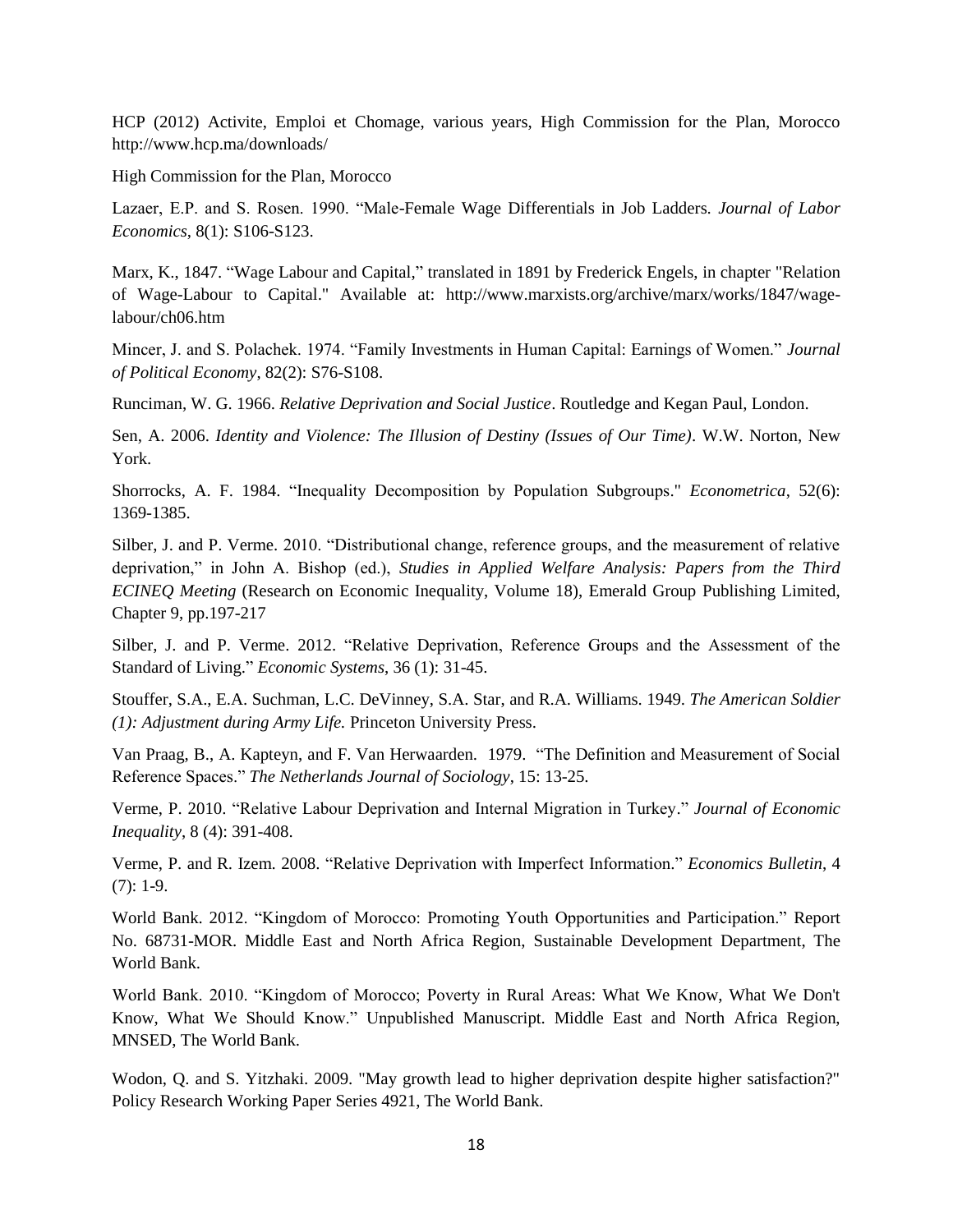Woittiez, I. and A. Kapteyn. 1998. "Social Interactions and Habit Formation in a Model of Female Labour Supply." *Journal of Public Economics*, 70(2): 185-205.

Yitzhaki, S. 1979. "Relative Deprivation and the Gini Coefficient." *Quarterly Journal of Economics*, 93 (2): 321-324.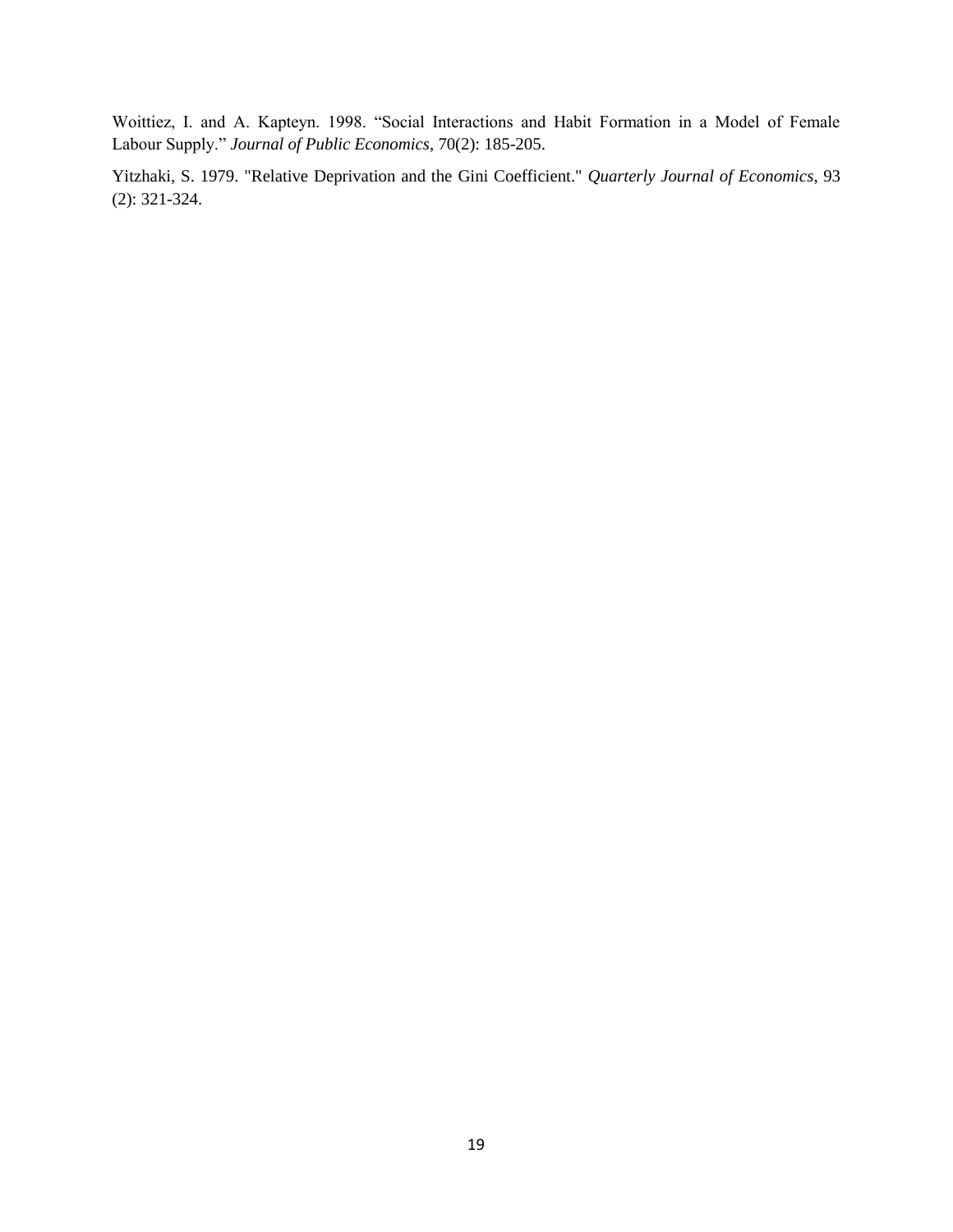|                          | Female | <b>Male</b> |                         | Female | <b>Male</b> |
|--------------------------|--------|-------------|-------------------------|--------|-------------|
| <b>Education</b>         |        |             | <b>Household Wealth</b> |        |             |
| No education             | 34.2   | 1.1         | <b>Bottom Quintile</b>  | 31.4   | 1.4         |
| Primary                  | 27.0   | 1.2         | 2nd Quintile            | 24.5   | 1.1         |
| Secondary                | 16.7   | 0.9         | 3rd Quintile            | 22.7   | 1.2         |
| Post-Secondary           | 10.6   | 1.1         | 4th Quintile            | 21.1   | 0.8         |
| <b>Marital Status</b>    | 0.0    | 0.0         | Top Quintile            | 19.4   | 0.7         |
| Not married              | 18.5   | 1.1         | Location                |        |             |
| Married                  | 36.1   | 0.7         | Rural                   | 28.3   | 0.9         |
| <b>Employment Status</b> | 0.0    | 0.0         | Urban                   | 19.7   | 1.2         |
| Not employed             | 24.7   | 1.3         | All                     | 23.7   | 1.0         |
| Employed                 | 12.8   | 0.6         |                         |        |             |

**Table 1: Share of time (%) spent on household chores and child care (for 15-29 year olds, as a fraction of their non-sleep / non-personal time)**

Source: MHYS 2009-2010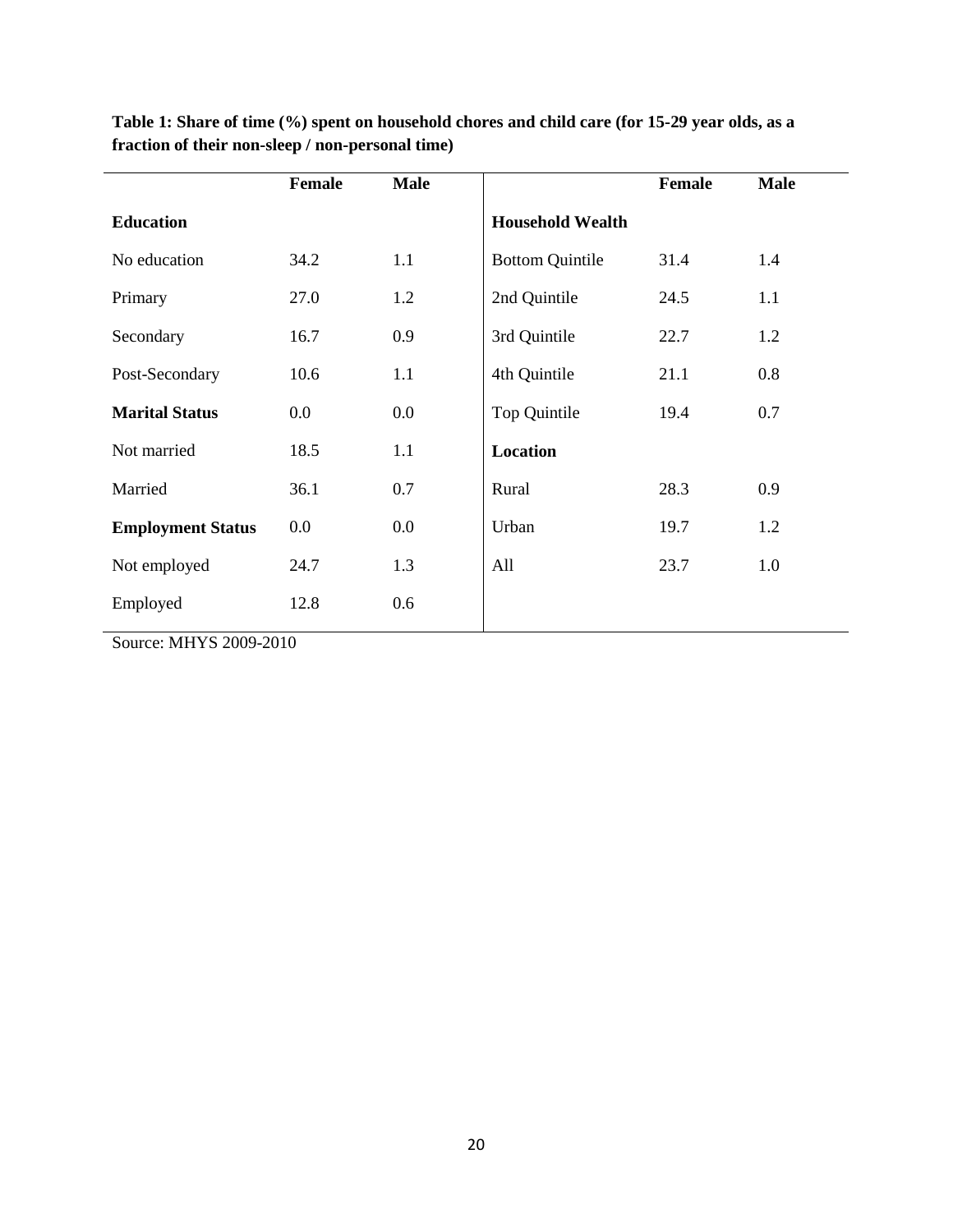|                                                                                      |                    | Male responses $(\% )$ |       |             | Female responses (%) |         |      |                         |            |
|--------------------------------------------------------------------------------------|--------------------|------------------------|-------|-------------|----------------------|---------|------|-------------------------|------------|
|                                                                                      |                    | Female                 | Males | <b>Both</b> | <b>Not</b>           | Female  | Male | Both do                 | <b>Not</b> |
|                                                                                      |                    | do<br>S.               | do    | do the      | applic               | do<br>S | s do | the                     | applica-   |
|                                                                                      |                    | more                   | more  | same        | a-ble                | more    | more | same                    | ble        |
| How it is currently in the<br>household?                                             |                    |                        |       |             |                      |         |      |                         |            |
| Preparing meals                                                                      |                    | 88.3                   | 2.3   | 5.2         | 4.2                  | 95.2    |      | 2.6                     | 2.2        |
| Doing<br>house<br>work                                                               | cleaning           | 88.4                   | 2.4   | 5.1         | 4.2                  | 95.0    | 0.1  | 2.8                     | 2.2        |
| Working outside the house                                                            |                    | 3.5                    | 68.4  | 22.3        | 5.8                  | 5.5     | 61.5 | 26.<br>$\overline{2}$   | 6.9        |
| for<br>Caring<br>(children,<br>handicapped)                                          | people<br>elderly, | 57.5                   | 2.8   | 8.4         | 31.2                 | 68.3    | 1.0  | 6.4                     | 24.3       |
| How would you like it to be in the future?                                           |                    |                        |       |             |                      |         |      |                         |            |
| Preparing meals                                                                      |                    | 77.6                   | 1.8   | 18.9        | 1.7                  | 81.8    | 0.5  | 16.<br>$\boldsymbol{0}$ | 1.6        |
| Doing<br>house<br>work                                                               | cleaning           | 80.6                   | 2.1   | 15.7        | 1.7                  | 82.4    | 0.9  | 15.<br>$\boldsymbol{0}$ | 1.7        |
| Working outside the house                                                            |                    | 1.9                    | 48.0  | 48.6        | 1.4                  | 3.1     | 35.9 | 59.<br>$\mathbf{0}$     | 2.1        |
| Caring<br>for<br>(children,<br>handicapped)<br>$\overline{1}$ <i>ittin anno anin</i> | people<br>elderly, | 69.4                   | 2.6   | 16.8        | 11.2                 | 71.2    | 1.4  | 19.<br>1                | 8.3        |

**Table 2: Youth responses to present and desired future situation of certain tasks in the household**

Source: MHYS 2009-2010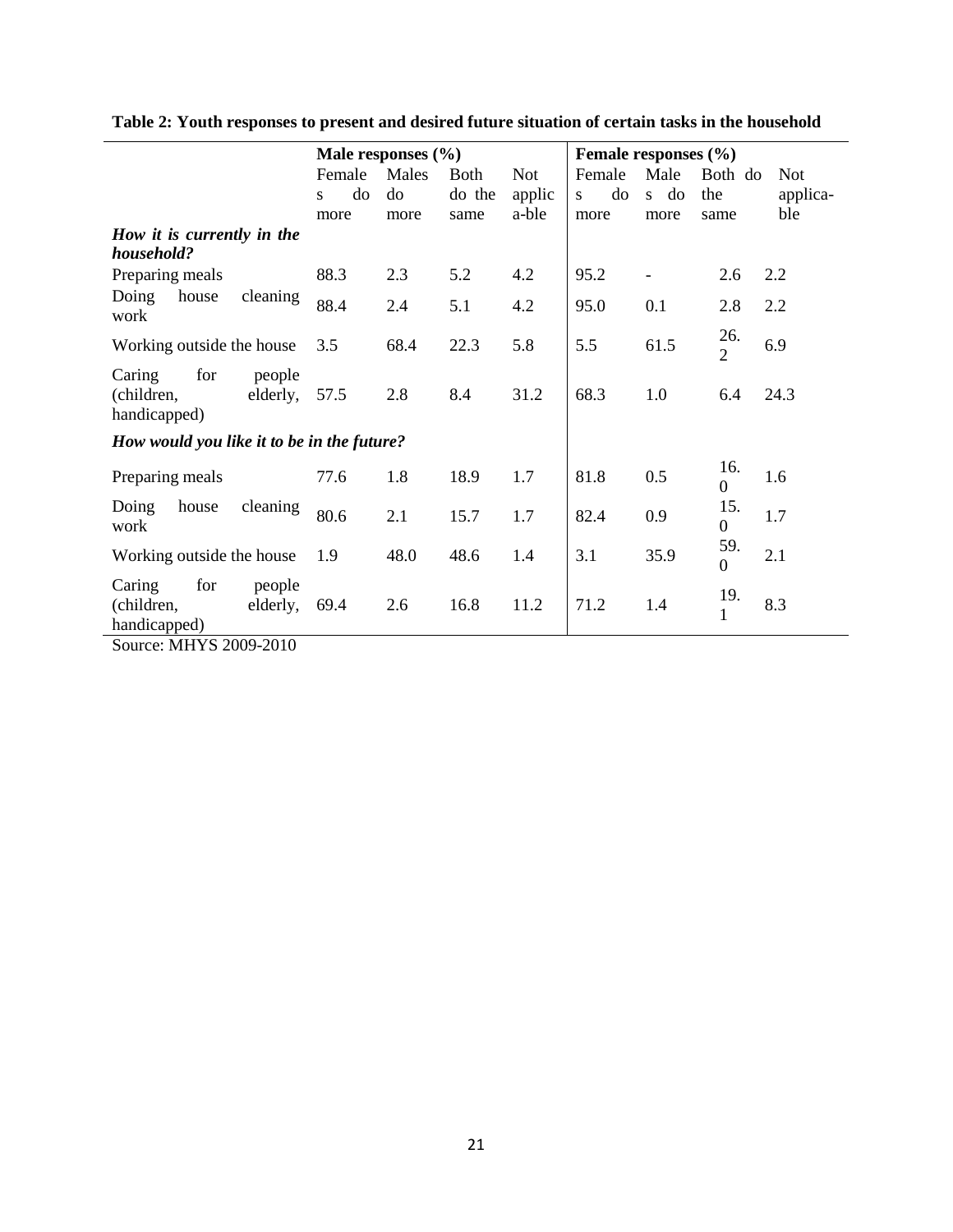|                                     | (1)                | (2)           | (3)         |
|-------------------------------------|--------------------|---------------|-------------|
|                                     | <b>Full Sample</b> | <b>Female</b> | <b>Male</b> |
| Gini                                | 0.316              | 0.321         | 0.311       |
|                                     | (0.0048)           | (0.0075)      | (0.0074)    |
| Mean                                | 747.0              | 740.3         | 754.2       |
|                                     | (6.82)             | (10.46)       | (11.45)     |
| <b>Yitzaki Relative Deprivation</b> | 236.4              | 238.2         | 235.1       |
|                                     | (1.87)             | (2.63)        | (2.39)      |

# **Table 3: Inequality and relative deprivation (per capita expenditure)**

Source: MHYS 2009-2010. Note: Bootstrapped standard errors in parentheses (100 repetitions)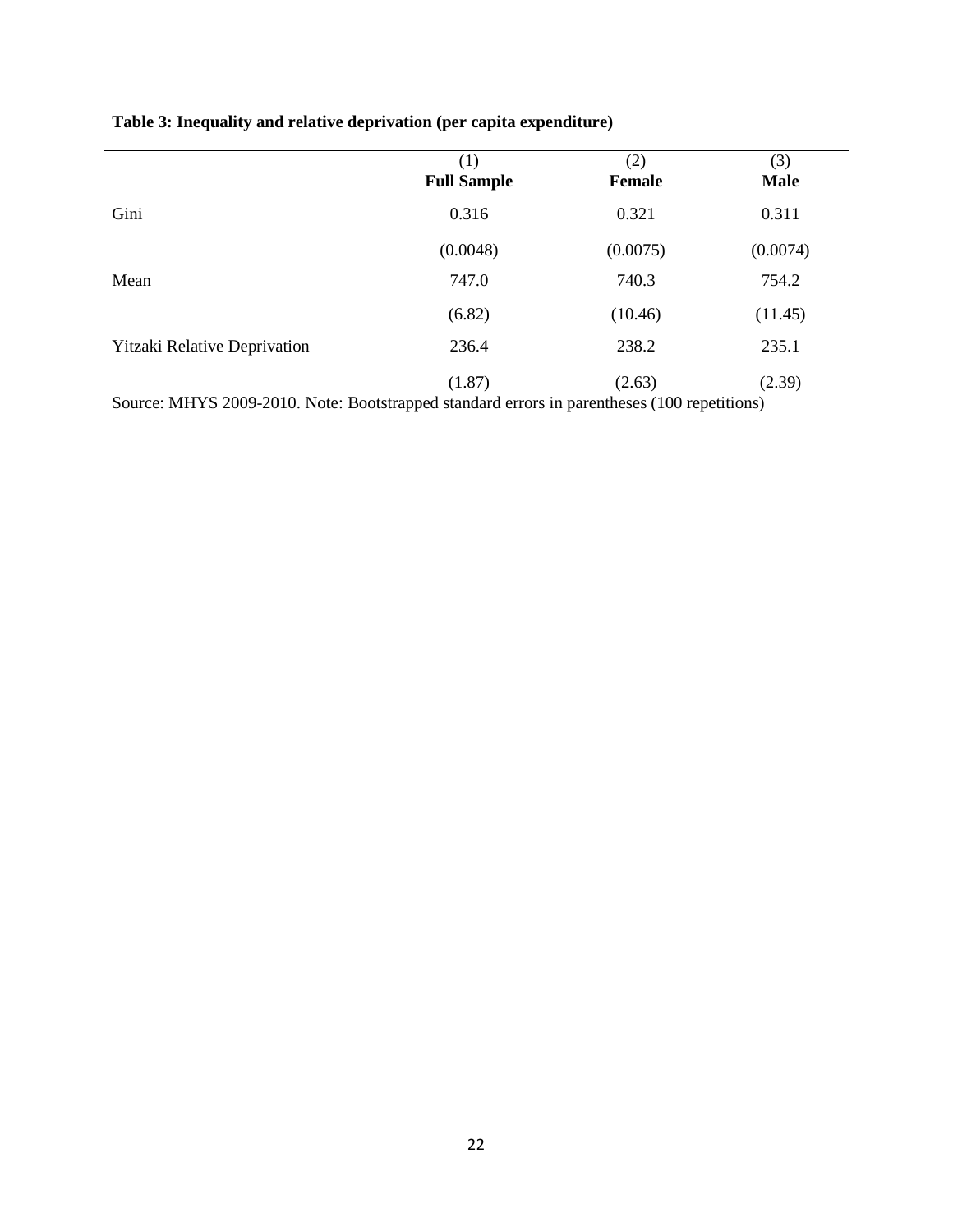|                                         | <b>Relative</b><br><b>Deprivation</b><br>(All) | <b>Relative</b><br><b>Deprivation</b><br>(Youth) |
|-----------------------------------------|------------------------------------------------|--------------------------------------------------|
| When reference group is the population  |                                                |                                                  |
| Society                                 | 0.157                                          | 0.140                                            |
|                                         | (0.0013)                                       | (0.0020)                                         |
| Female                                  | 0.076                                          | 0.071                                            |
|                                         | (0.0009)                                       | (0.0015)                                         |
| Male                                    | 0.081                                          | 0.069                                            |
|                                         | (0.0009)                                       | (0.0014)                                         |
| When reference group is gender specific |                                                |                                                  |
| Society                                 | 0.128                                          | 0.106                                            |
|                                         | (0.0015)                                       | (0.0018)                                         |
| Female                                  | 0.160                                          | 0.134                                            |
|                                         | (0.0018)                                       | (0.0033)                                         |
| Male                                    | 0.208                                          | 0.198                                            |
|                                         | (0.0025)                                       | (0.0038)                                         |

# **Table 4 – Relative Income Deprivation with Different Reference Groups**

Source: MHYS 2009-2010. Note: Bootstrapped standard errors in parentheses (100 repetitions)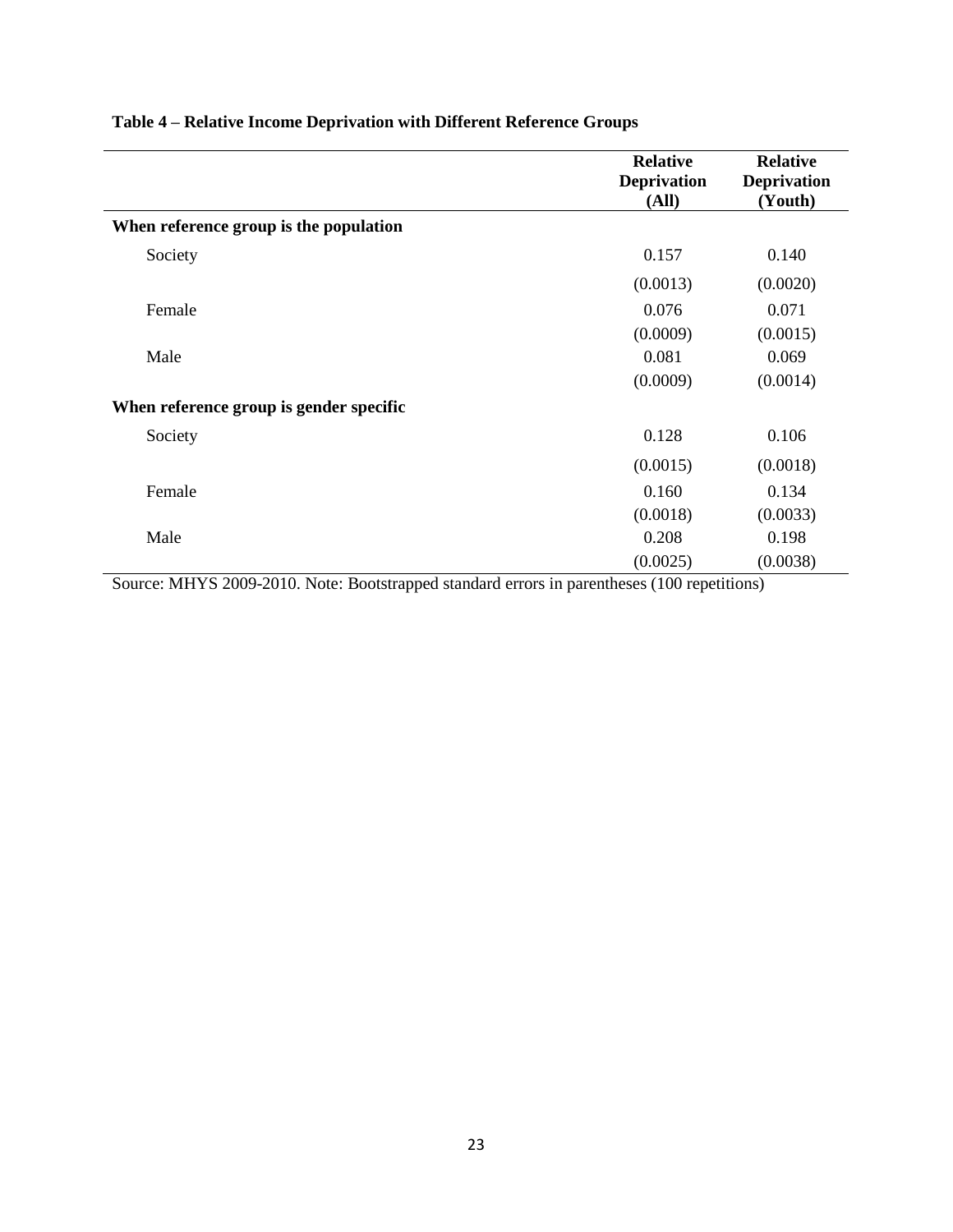# **Table 5: Descriptive statistics**

|                          | <b>Entire population</b><br>$(aged 15-64)$ |              |                | <b>Youth population</b><br>$(aged 15-29)$ |              |                |
|--------------------------|--------------------------------------------|--------------|----------------|-------------------------------------------|--------------|----------------|
|                          | All                                        | <b>Males</b> | <b>Females</b> | All                                       | <b>Males</b> | <b>Females</b> |
| <b>Observations</b>      | 6451                                       | 3112         | 3339           | 2429                                      | 1169         | 1260           |
| Population share         | 100                                        | 48.78        | 51.22          | 100                                       | 47.76        | 52.24          |
| Share employed           | 40.2                                       | 70.6         | 11.3           | 33.8                                      | 59.7         | 10.1           |
| Share not employed       | 59.8                                       | 29.4         | 88.7           | 66.2                                      | 40.3         | 89.9           |
| Unemployment rate        | 13.9                                       | 12.1         | 23.2           | 23.9                                      | 21.3         | 35.5           |
| <b>Education shares</b>  |                                            |              |                |                                           |              |                |
| No education             | 42.3                                       | 29.8         | 54.2           | 24.2                                      | 14.1         | 33.5           |
| Primary education        | 29.3                                       | 35.1         | 23.7           | 37.8                                      | 40.9         | 35.0           |
| Low secondary education  | 15.1                                       | 18.7         | 11.7           | 24.0                                      | 29.4         | 19.0           |
| Secondary education      | 9.0                                        | 11.5         | 6.6            | 9.9                                       | 11.6         | 8.3            |
| Tertiary education       | 4.3                                        | 4.8          | 3.8            | 4.1                                       | 4.0          | 4.2            |
| Total                    | 100                                        | 100          | 100            | 100                                       | 100          | 100            |
| Married population share | 56.4                                       | 53.8         | 58.9           | 25.4                                      | 13.5         | 36.4           |
| Average Age              | 35.7                                       | 36.2         | 35.2           | 22.6                                      | 22.8         | 22.4           |
| Urban population share   | 53.3                                       | 53.5         | 53.1           | 46.3                                      | 48.0         | 44.7           |

Source: MHYS 2009-2010. Note: For population aged 15 to 64 years currently not in school.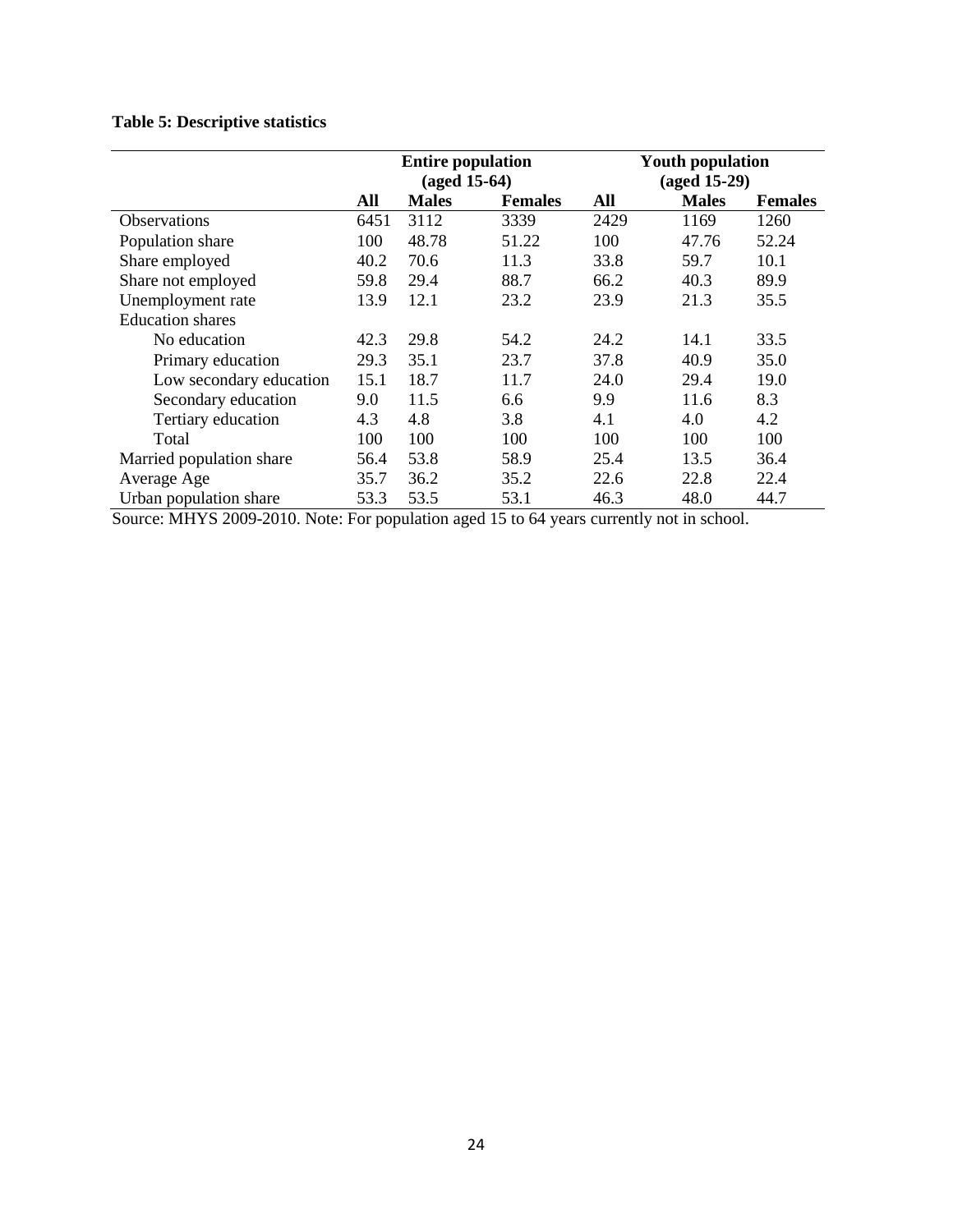| Dependent variable: Employed =1; |                | <b>All individuals</b> | <b>Males</b>    | <b>Females</b> |
|----------------------------------|----------------|------------------------|-----------------|----------------|
| not employed=0                   | (1)            | (2)                    | (3)             | (4)            |
|                                  |                |                        |                 |                |
| Primary education                | $0.0748***$    | $0.249***$             | $0.0551**$      | 0.00602        |
|                                  | (0.0193)       | (0.0162)               | (0.0214)        | (0.0150)       |
| Low secondary education          | $0.0523**$     | $0.247***$             | $-0.0148$       | $0.0778***$    |
|                                  | (0.0241)       | (0.0205)               | (0.0268)        | (0.0244)       |
| Secondary education              | $0.100***$     | $0.280***$             | $-0.0129$       | $0.160***$     |
|                                  | (0.0275)       | (0.0228)               | (0.0303)        | (0.0329)       |
| Tertiary education               | $0.301***$     | $0.386***$             | $0.0789**$      | $0.330***$     |
|                                  | (0.0341)       | (0.0258)               | (0.0342)        | (0.0489)       |
| Married                          | 0.0256         | $-0.00215$             | $0.308***$      | $-0.113***$    |
|                                  | (0.0177)       | (0.0155)               | (0.0242)        | (0.0130)       |
| Age                              | $0.0476***$    | $0.0416***$            | $0.0422***$     | $0.0169***$    |
|                                  | (0.00366)      | (0.00326)              | (0.00403)       | (0.00270)      |
| Age squared                      | $-0.000576***$ | $-0.000459***$         | $-0.000599$ *** | $-0.000187***$ |
|                                  | $(4.55e-05)$   | $(4.06e-05)$           | $(4.93e-05)$    | $(3.40e-05)$   |
| Urban                            | $-0.0818***$   | $-0.118***$            | $-0.105***$     | $-0.00689$     |
|                                  | (0.0170)       | (0.0150)               | (0.0187)        | (0.0130)       |
| Male                             | $0.601***$     |                        |                 |                |
|                                  | (0.0106)       |                        |                 |                |
| Region dummies                   | Yes            | Yes                    | Yes             | Yes            |
| Observations                     | 6,451          | 6,451                  | 3112            | 3339           |
| Pseudo R2                        | 0.33           | 0.07                   | 0.15            | 0.15           |

# **Table 6: Probit regressions for estimating employment**

Source: MHYS 2009-2010. Note: Marginal effects, evaluated at sample means for continuous variables, are shown. Robust standard errors in parentheses: \*\*\*  $p<0.01$ , \*\*  $p<0.05$ , \*  $p<0.1$ .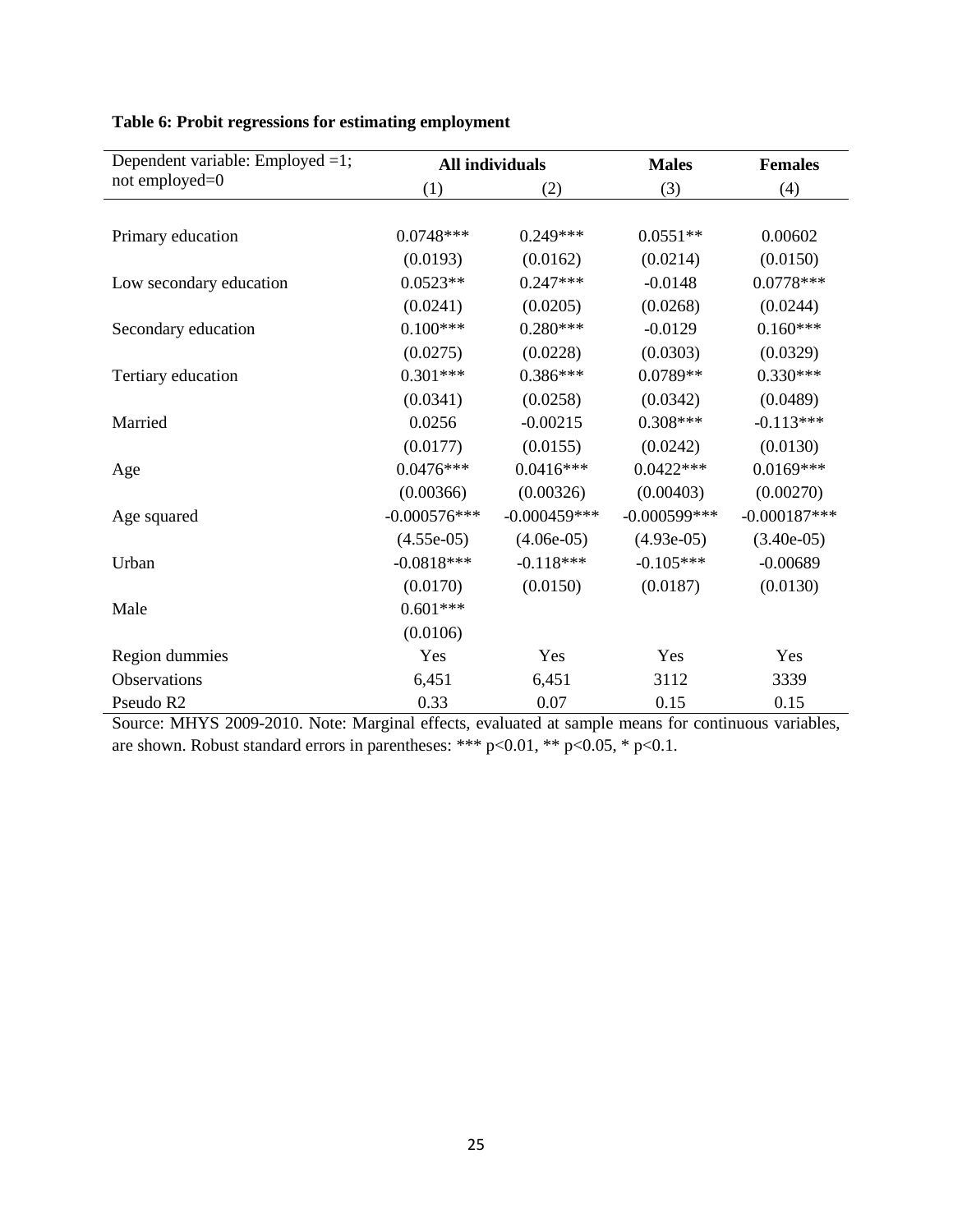| <b>Table 7: Relative Labor Deprivation</b> |
|--------------------------------------------|
|--------------------------------------------|

|                                            | <b>RLD</b> (All) | <b>RLD</b> (Youth) |
|--------------------------------------------|------------------|--------------------|
| When the reference group is the population |                  |                    |
| Society                                    | 0.279            | 0.269              |
|                                            | (0.0027)         | (0.0043)           |
| Female                                     | 0.202            | 0.179              |
|                                            | (0.0014)         | (0.0024)           |
| Male                                       | 0.077            | 0.090              |
|                                            | (0.0017)         | (0.0034)           |
| When reference group is gender specific    |                  |                    |
| Society                                    | 0.240            | 0.221              |
|                                            | (.0026)          | (0.0037)           |
| Female                                     | $-0.137$         | 0.118              |
|                                            | 0.0015           | (0.0025)           |
| Male                                       | 0.292            | 0.291              |
|                                            | (0.0063)         | (0.0081)           |

Source: MHYS 2009-2010. Note: Bootstrapped standard errors in parentheses (100 repetitions)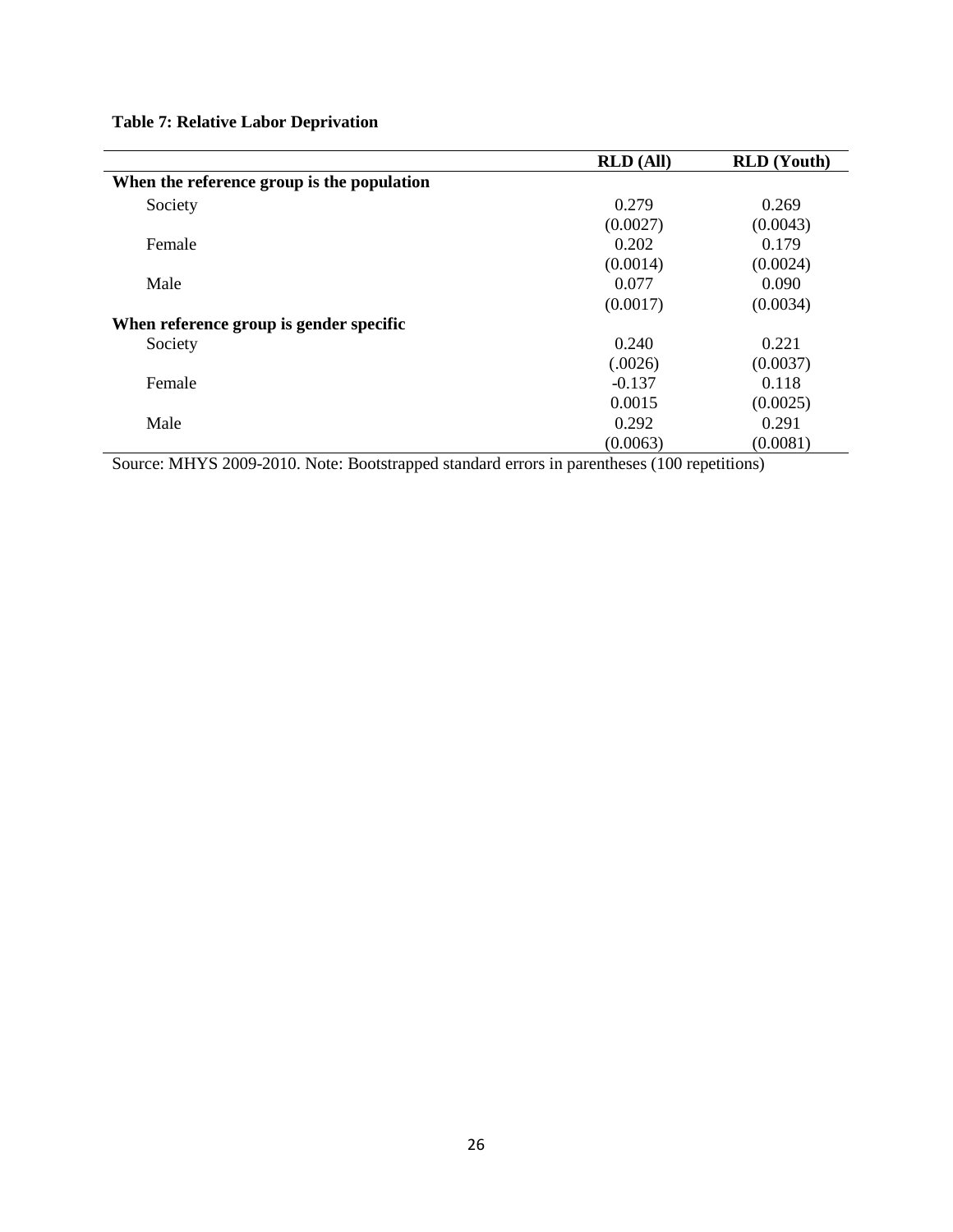

Figure 1 – Lorenz curves of individual relative labor deprivation  $(RLD_i)$ 

Source: MHYS 2009-2010.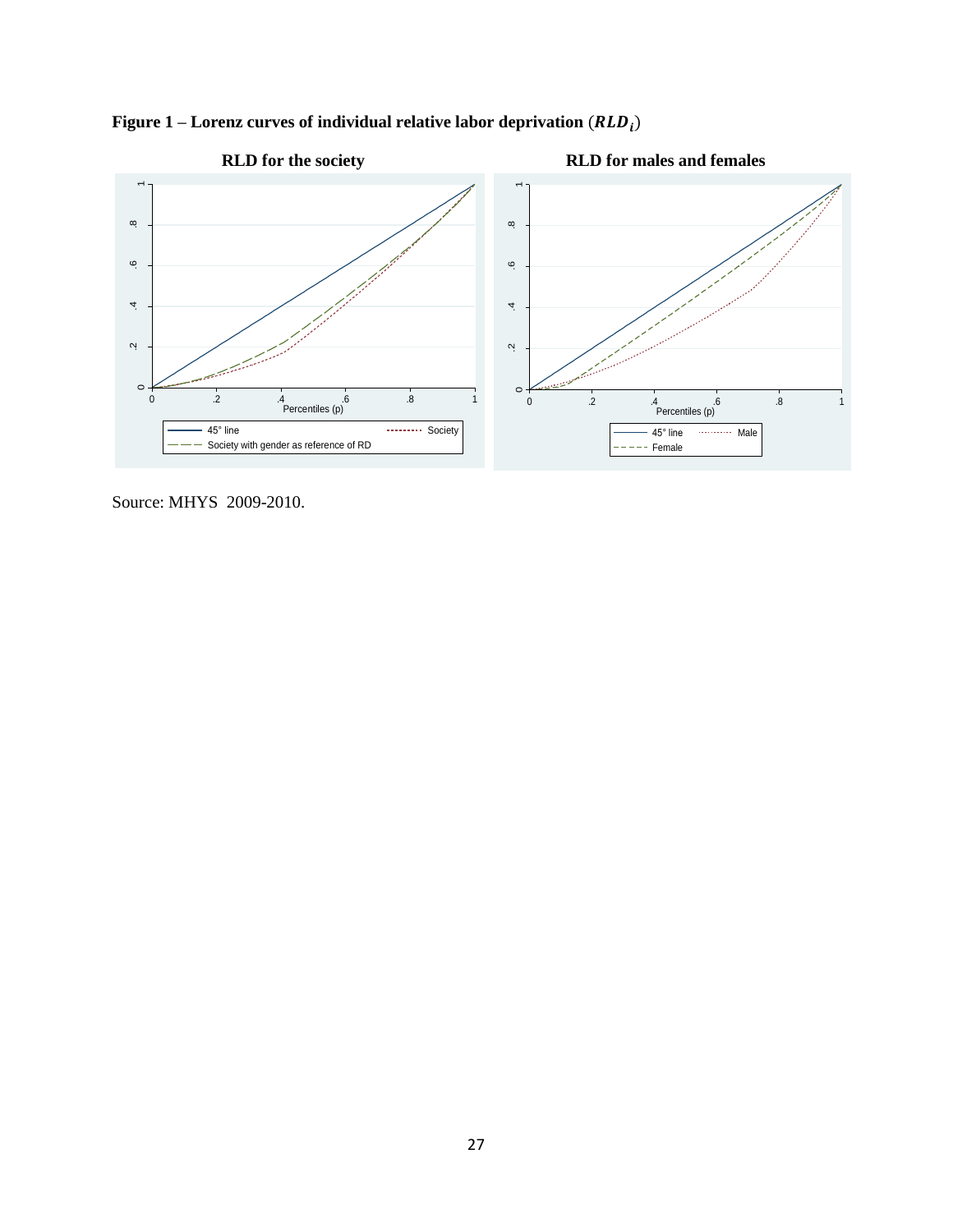| Dependent Variable: 1= highly dissatisfied;        |            | <b>All individuals</b> | <b>Females</b> | <b>Males</b> |
|----------------------------------------------------|------------|------------------------|----------------|--------------|
| 2=dissatisfied; 3=satisfied; $4=$ highly satisfied | (1)        | (2)                    | (3)            | (4)          |
| Employed                                           | $0.324***$ |                        |                |              |
|                                                    | (0.0639)   |                        |                |              |
| Deprivation<br>Individual<br>Relative<br>Labor     |            | $-5,465***$            |                |              |
| (reference: all individuals)                       |            | (968.4)                |                |              |
| Individual<br>Relative<br>Labor<br>Deprivation     |            |                        | $-3,280**$     | $-1,964***$  |
| (reference: individuals of same gender)            |            |                        | (1,597)        | (352.3)      |
| Primary education                                  | 0.0987     | $0.182***$             | 0.140          | 0.0920       |
|                                                    | (0.0687)   | (0.0696)               | (0.0874)       | (0.120)      |
| Low secondary education                            | $0.217***$ | $0.297***$             | 0.145          | $0.300**$    |
|                                                    | (0.0770)   | (0.0781)               | (0.104)        | (0.126)      |
| Secondary education                                | $0.339***$ | $0.431***$             | $0.418***$     | $0.360**$    |
|                                                    | (0.0955)   | (0.0966)               | (0.139)        | (0.150)      |
| Tertiary education                                 | $0.600***$ | $0.749***$             | $0.741***$     | $0.759***$   |
|                                                    | (0.137)    | (0.137)                | (0.193)        | (0.208)      |
| Married                                            | $0.317***$ | $0.317***$             | $0.393***$     | 0.0886       |
|                                                    | (0.0609)   | (0.0609)               | (0.0758)       | (0.113)      |
| Youth aged $(20-24)$                               | 0.00640    | 0.0439                 | $-0.119$       | 0.164        |
|                                                    | (0.0658)   | (0.0656)               | (0.0896)       | (0.100)      |
| Youth aged $(25-29)$                               | $-0.0541$  | 0.0136                 | $-0.0966$      | 0.0542       |
|                                                    | (0.0708)   | (0.0701)               | (0.0982)       | (0.105)      |
| Urban                                              | $0.258***$ | $0.220***$             | $0.332***$     | $0.157*$     |
|                                                    | (0.0581)   | (0.0583)               | (0.0815)       | (0.0867)     |
| Male                                               | $-0.156**$ | $-0.169***$            |                |              |
|                                                    | (0.0619)   | (0.0614)               |                |              |
| Region dummies                                     | Yes        | Yes                    | Yes            | Yes          |
| Constant                                           |            |                        |                |              |
| cut1                                               | $-0.0574$  | $-0.283$               | $-0.129$       | $-0.436$     |
|                                                    | (0.184)    | (0.189)                | (0.224)        | (0.355)      |
| cut2                                               | $0.843***$ | $0.619***$             | $0.802***$     | 0.485        |
|                                                    | (0.184)    | (0.190)                | (0.225)        | (0.356)      |
| cut3                                               | 1.719***   | 1.497***               | 1.759***       | 1.322***     |
|                                                    | (0.187)    | (0.192)                | (0.229)        | (0.357)      |
| Observations                                       | 2,128      | 2,128                  | 1,155          | 973          |
| Pseudo R2                                          | 0.0463     | 0.0476                 | 0.0513         | 0.0820       |

**Table 8: Ordered Probit regressions of determinants of young people's (aged 15-29) satisfaction with opportunities to improve one's social status in the future<sup>8</sup>**

Note: Robust standard errors in parentheses; \*\*\* p<0.01, \*\* p<0.05, \* p<0.1; The reference groups is rural unmarried youth aged 15-19 without any education (for model 1 and 2 add female).

<sup>&</sup>lt;sup>8</sup> Some of the variables used in Table 8 are the same variables used in the probit equation in Table 6. This can potentially cause multicollinearity and endogeneity. However, this is not uncommon in two-steps models. In fact, Elbers et al. (2005) showed that in two-steps models the statistics calculated from expected values can actually be used in subsequent research, either as a dependent or as an independent variable in models where the original first-step variables are also used. Tests for multicollinearity indicated no evidence of multicollinearity in our data. The variance inflation factor (v.i.f.) for the relative deprivation variable was lower than 1.5 for different model specifications.